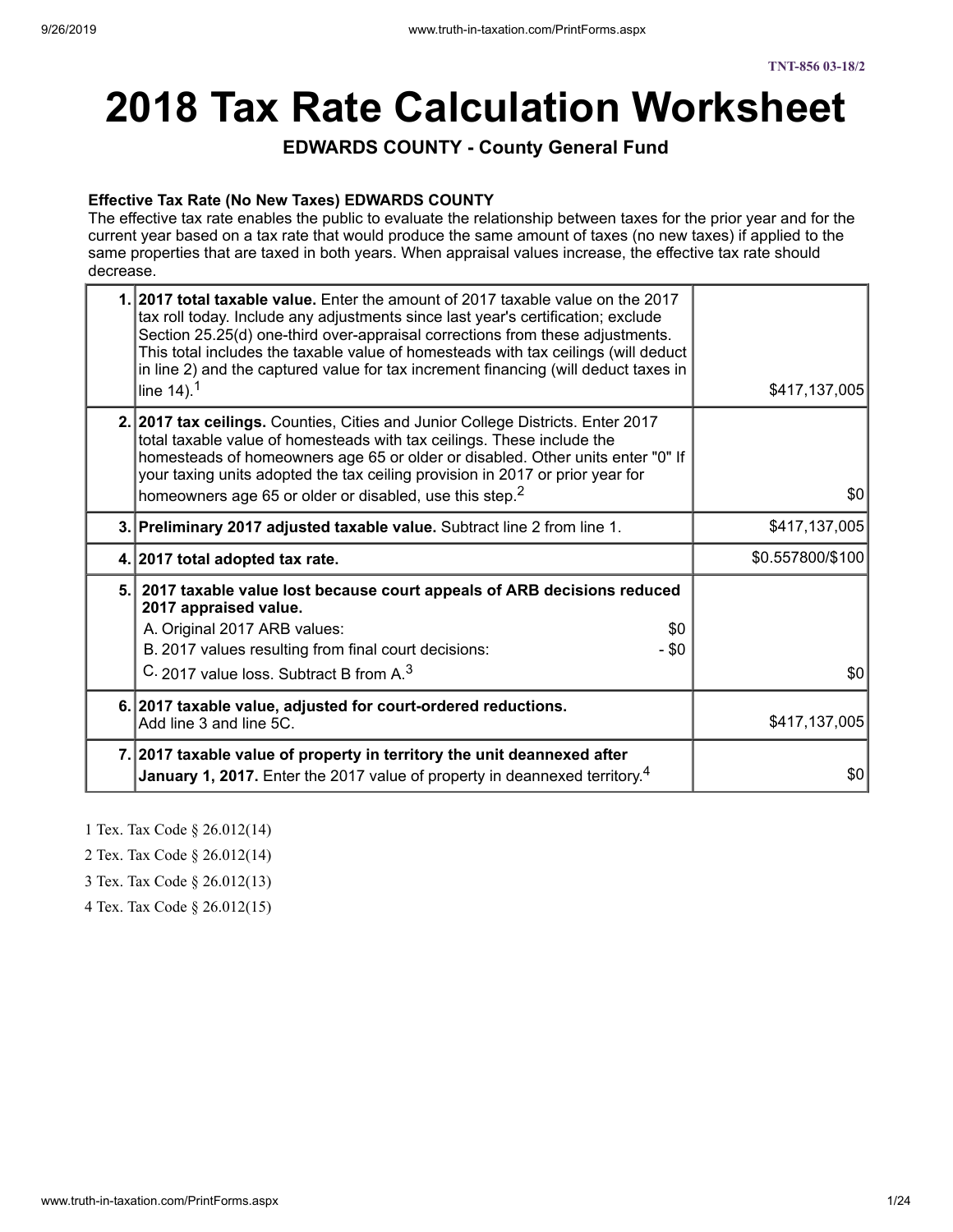# **2018 Tax Rate Calculation Worksheet (continued) EDWARDS COUNTY - County General Fund**

| 8.  | 2017 taxable value lost because property first qualified for an exemption<br>in 2017. Note that lowering the amount or percentage of an existing exemption<br>does not create a new exemption or reduce taxable value. If the taxing unit<br>increased an original exemption, use the difference between the original<br>exempted amount and the increased exempted amount. Do not include value<br>lost due to freeport or "goods-in-transit" exemptions.<br>A. Absolute exemptions. Use 2017 market value:<br>\$231,953<br>B. Partial exemptions. 2018 exemption amount or<br>2018 percentage exemption times 2017 value:<br>$+$ \$89,500<br>C. Value loss. Add A and B. <sup>5</sup> | \$321,453     |
|-----|-----------------------------------------------------------------------------------------------------------------------------------------------------------------------------------------------------------------------------------------------------------------------------------------------------------------------------------------------------------------------------------------------------------------------------------------------------------------------------------------------------------------------------------------------------------------------------------------------------------------------------------------------------------------------------------------|---------------|
| 9.  | 2017 taxable value lost because property first qualified for agricultural<br>appraisal (1-d or 1-d-1), timber appraisal, recreational/scenic appraisal or<br>public access airport special appraisal in 2018. Use only those properties<br>that first qualified in 2018; do not use properties that qualified in 2017.<br>A. 2017 market value:<br>\$0<br>B. 2018 productivity or special appraised value:<br>$-$ \$0<br>C. Value loss. Subtract B from A. <sup>6</sup>                                                                                                                                                                                                                 | \$0           |
|     | 10. Total adjustments for lost value. Add lines 7, 8C and 9C.                                                                                                                                                                                                                                                                                                                                                                                                                                                                                                                                                                                                                           | \$321,453     |
|     | 11. 2017 adjusted taxable value. Subtract line 10 from line 6.                                                                                                                                                                                                                                                                                                                                                                                                                                                                                                                                                                                                                          | \$416,815,552 |
|     | 12. Adjusted 2017 taxes. Multiply line 4 by line 11 and divide by \$100.                                                                                                                                                                                                                                                                                                                                                                                                                                                                                                                                                                                                                | \$2,324,997   |
|     | 13. Taxes refunded for years preceding tax year 2017. Enter the amount of<br>taxes refunded by the taxing unit for tax years preceding tax year 2017. Types<br>of refunds include court decisions, Tax Code § 25.25(b) and (c) corrections and<br>Tax Code § 31.11 payment errors. Do not include refunds for tax year 2017.<br>This line applies only to tax years preceding tax year 2017. <sup>7</sup>                                                                                                                                                                                                                                                                               | \$4,380       |
|     | 14. Taxes in tax increment financing (TIF) for tax year 2017. Enter the amount of<br>taxes paid into the tax increment fund for a reinvestment zone as agreed by the<br>taxing unit. If the unit has no 2018 captured appraised value in Line 16D, enter<br>$"0"$ . <sup>8</sup>                                                                                                                                                                                                                                                                                                                                                                                                        | \$0           |
|     | 15. Adjusted 2017 taxes with refunds and TIF adjustment. Add lines 12 and 13,<br>subtract line 14.9                                                                                                                                                                                                                                                                                                                                                                                                                                                                                                                                                                                     | \$2,329,377   |
| 16. | Total 2018 taxable value on the 2018 certified appraisal roll today. This<br>value includes only certified values and includes the total taxable value of<br>homesteads with tax ceilings (will deduct in line 18). These homesteads<br>includes homeowners age 65 or older or disabled. <sup>10</sup><br>A. Certified values only:<br>\$428,337,739<br>B. Counties: Include railroad rolling stock values<br>certified by the Comptroller's office:<br>$+$ \$0                                                                                                                                                                                                                         |               |

- 5 Tex. Tax Code § 26.012(15)
- 6 Tex. Tax Code § 26.012(15)
- 7 Tex. Tax Code § 26.012(13)
- 8 Tex. Tax Code § 26.03(c)
- 9 Tex. Tax Code § 26.012(13)
- 10 Tex. Tax Code § 26.012(15)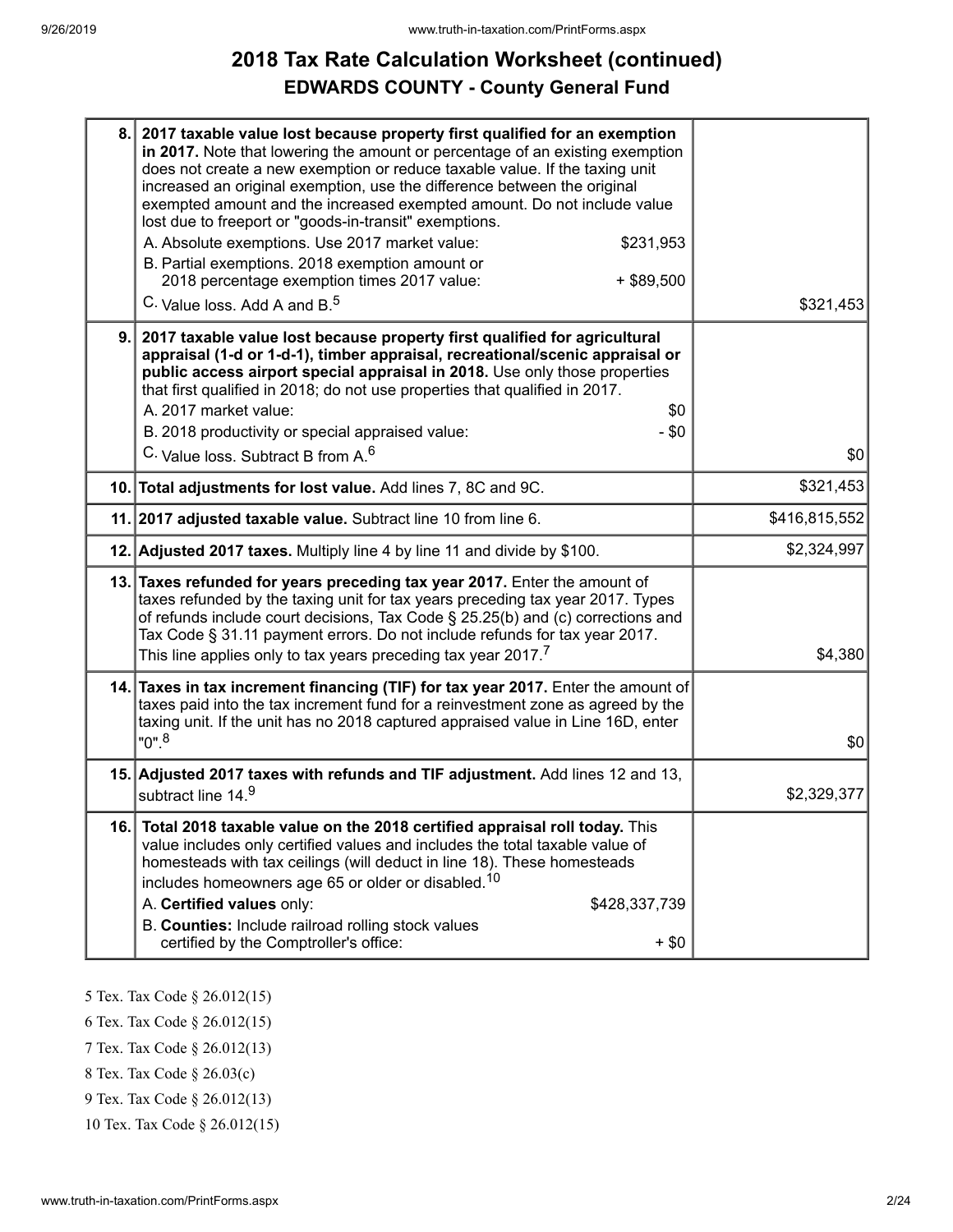# **2018 Tax Rate Calculation Worksheet (continued) EDWARDS COUNTY - County General Fund**

| 16.<br>$\text{(cont.)}$ | C. Pollution control and energy storage system<br>exemption: Deduct the value of property<br>exempted for the current tax year for the first time<br>as pollution control or energy storage system<br>$-$ \$0<br>property:<br>D. Tax increment financing: Deduct the 2018<br>captured appraised value of property taxable by a<br>taxing unit in a tax increment financing zone for<br>which the 2018 taxes will be deposited into the<br>tax increment fund. Do not include any new<br>property value that will be included in line 21<br>below. <sup>11</sup><br>$-$ \$0<br>E. Total 2018 value. Add A and B, then subtract C<br>and D.                                                                                                                                                                                                                                                                                                                                                                                                                                                                                                                                                                                                                                             | \$428,337,739 |
|-------------------------|---------------------------------------------------------------------------------------------------------------------------------------------------------------------------------------------------------------------------------------------------------------------------------------------------------------------------------------------------------------------------------------------------------------------------------------------------------------------------------------------------------------------------------------------------------------------------------------------------------------------------------------------------------------------------------------------------------------------------------------------------------------------------------------------------------------------------------------------------------------------------------------------------------------------------------------------------------------------------------------------------------------------------------------------------------------------------------------------------------------------------------------------------------------------------------------------------------------------------------------------------------------------------------------|---------------|
| 17.                     | Total value of properties under protest or not included on certified<br>appraisal roll. <sup>12</sup><br>A. 2018 taxable value of properties under protest.<br>The chief appraiser certifies a list of properties still<br>under ARB protest. The list shows the appraisal<br>district's value and the taxpayer's claimed value, if<br>any or an estimate of the value if the taxpayer<br>wins. For each of the properties under protest,<br>use the lowest of these values. Enter the total<br>value. <sup>13</sup><br>\$118,400<br>B. 2018 value of properties not under protest or<br>included on certified appraisal roll. The chief<br>appraiser gives taxing units a list of those taxable<br>properties that the chief appraiser knows about<br>but are not included at appraisal roll certification.<br>These properties also are not on the list of<br>properties that are still under protest. On this list<br>of properties, the chief appraiser includes the<br>market value, appraised value and exemptions for<br>the preceding year and a reasonable estimate of<br>the market value, appraised value and<br>exemptions for the current year. Use the lower<br>market, appraised or taxable value (as<br>appropriate). Enter the total value. <sup>14</sup><br>$+$ \$0 |               |

- 11 Tex. Tax Code § 26.03(c)
- 12 Tex. Tax Code § 26.01(c)

13 Tex. Tax Code § 26.04 and 26.041

14 Tex. Tax Code § 26.04 and 26.041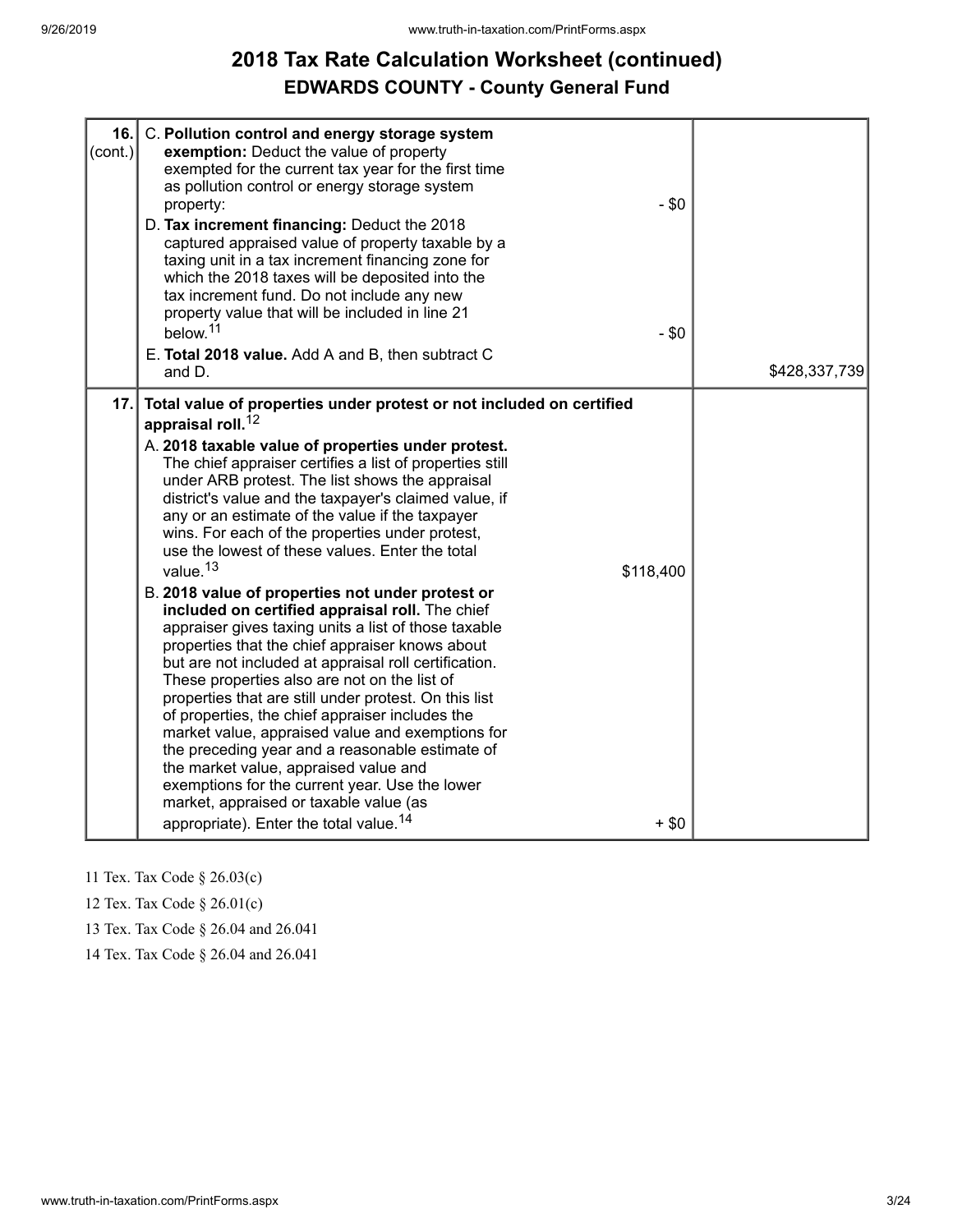# **2018 Tax Rate Calculation Worksheet (continued) EDWARDS COUNTY - County General Fund**

| $ $ (cont.) | 17. C. Total value under protest or not certified. Add<br>A and B.                                                                                                                                                                                                                                                                                                                                                                                                                                                                                                                                                                             | \$118,400      |
|-------------|------------------------------------------------------------------------------------------------------------------------------------------------------------------------------------------------------------------------------------------------------------------------------------------------------------------------------------------------------------------------------------------------------------------------------------------------------------------------------------------------------------------------------------------------------------------------------------------------------------------------------------------------|----------------|
|             | 18. 2018 tax ceilings. Counties, cities and junior colleges enter 2018 total taxable<br>value of homesteads with tax ceilings. These include the homesteads of<br>homeowners age 65 or older or disabled. Other taxing units enter "0". If your<br>taxing units adopted the tax ceiling provision in 2017 or prior year for<br>homeowners age 65 or older or disabled, use this step. <sup>15</sup>                                                                                                                                                                                                                                            | \$0            |
|             | 19. 2018 total taxable value. Add lines 16E and 17C. Subtract line 18.                                                                                                                                                                                                                                                                                                                                                                                                                                                                                                                                                                         | \$428,456,139  |
|             | 20. Total 2018 taxable value of properties in territory annexed after January<br>1, 2008. Include both real and personal property. Enter the 2018 value of<br>property in territory annexed. <sup>16</sup>                                                                                                                                                                                                                                                                                                                                                                                                                                     | \$0            |
|             | 21. Total 2018 taxable value of new improvements and new personal property<br>located in new improvements. New means the item was not on the appraisal<br>roll in 2017. An improvement is a building, structure, fixture or fence erected on<br>or affixed to land. New additions to existing improvements may be included if<br>the appraised value can be determined. New personal property in a new<br>improvement must have been brought into the taxing unit after January 1, 2017<br>and be located in a new improvement. New improvements do include property<br>on which a tax abatement agreement has expired for 2018. <sup>17</sup> | \$8,639,615    |
|             | 22. Total adjustments to the 2018 taxable value. Add lines 20 and 21.                                                                                                                                                                                                                                                                                                                                                                                                                                                                                                                                                                          | \$8,639,615    |
|             | 23. 2018 adjusted taxable value. Subtract line 22 from line 19.                                                                                                                                                                                                                                                                                                                                                                                                                                                                                                                                                                                | \$419,816,524  |
|             | 24. 2018 effective tax rate. Divide line 15 by line 23 and multiply by \$100. <sup>18</sup>                                                                                                                                                                                                                                                                                                                                                                                                                                                                                                                                                    | \$0.5548/\$100 |
|             | 25. COUNTIES ONLY. Add together the effective tax rates for each type of tax the<br>county levies. The total is the 2018 county effective tax rate. <sup>19</sup>                                                                                                                                                                                                                                                                                                                                                                                                                                                                              | \$0.6833/\$100 |

15 Tex. Tax Code § 26.012(6)

16 Tex. Tax Code § 26.012(17)

17 Tex. Tax Code § 26.012(17)

18 Tex. Tax Code § 26.04(c)

19 Tex. Tax Code § 26.04(d)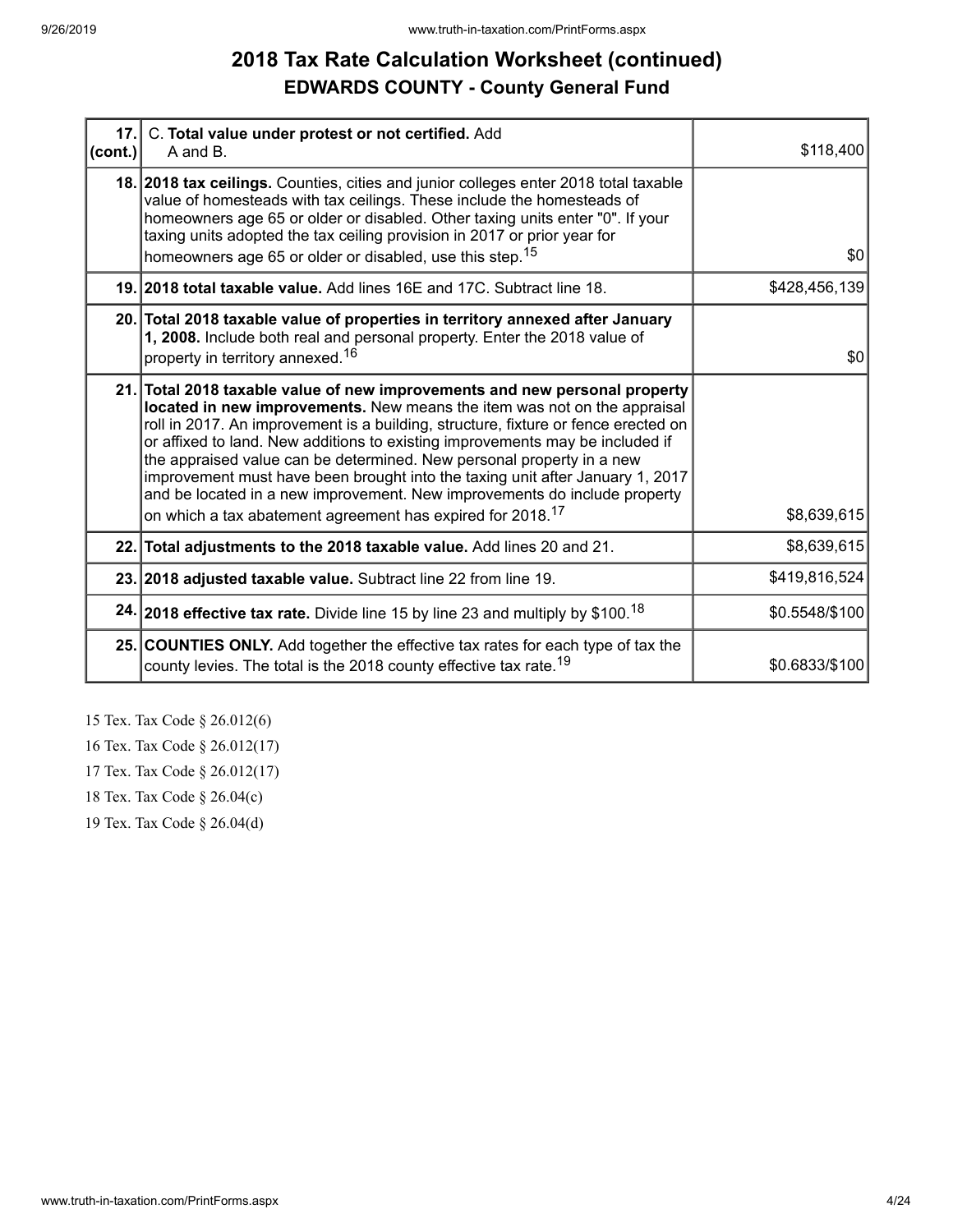### **Rollback Tax Rate EDWARDS COUNTY - County General Fund**

The rollback tax rate is split into two separate rates:

- 1. **Maintenance and Operations (M&O):** The M&O portion is the tax rate that is needed to raise the same amount of taxes that the taxing unit levied in the prior year plus eight percent. This rate accounts for such things as salaries, utilities and day-to-day operations.
- 2. **Debt:** The debt tax rate includes the debt service necessary to pay the taxing unit's debt payments in the coming year. This rate accounts for principal and interest on bonds and other debt secured by property tax revenue

The rollback tax rate for a county is the sum of the rollback tax rates calculated for each type of tax the county levies. In most cases the rollback tax rate exceeds the effective tax rate, but occasionally decreases in a taxing unit's debt service will cause the effective tax rate to be higher than the rollback tax rate.

|      | 26. 2017 maintenance and operations (M&O) tax rate.                                                                                                                                                                                                                                                                                                                                                                                                                                                                                                                                                                                                                                                                                                                                                                                                                                                                                                                                                                                                                                                                                                                                                                                                                                                                           | \$0.536800/\$100 |
|------|-------------------------------------------------------------------------------------------------------------------------------------------------------------------------------------------------------------------------------------------------------------------------------------------------------------------------------------------------------------------------------------------------------------------------------------------------------------------------------------------------------------------------------------------------------------------------------------------------------------------------------------------------------------------------------------------------------------------------------------------------------------------------------------------------------------------------------------------------------------------------------------------------------------------------------------------------------------------------------------------------------------------------------------------------------------------------------------------------------------------------------------------------------------------------------------------------------------------------------------------------------------------------------------------------------------------------------|------------------|
|      | 27. 2017 adjusted taxable value. Enter the amount from line 11.                                                                                                                                                                                                                                                                                                                                                                                                                                                                                                                                                                                                                                                                                                                                                                                                                                                                                                                                                                                                                                                                                                                                                                                                                                                               | \$416,815,552    |
| 28.1 | 2017 M&O taxes.<br>\$2,237,465<br>A. Multiply line 26 by line 27 and divide by \$100.<br>B. Cities, counties and hospital districts with<br>additional sales tax: Amount of additional sales<br>tax collected and spent on M&O expenses in<br>2017. Enter amount from full year's sales tax<br>revenue spent for M&O in 2017 fiscal year, if any.<br>Other units, enter "0." Counties exclude any<br>amount that was spent for economic development<br>grants from the amount of sales tax spent.<br>$+$ \$0<br>C. Counties: Enter the amount for the state criminal<br>justice mandate. If second or later year, the<br>amount is for increased cost above last year's<br>amount. Other units, enter "0."<br>$+$ \$0<br>D. Transferring function: If discontinuing all of a<br>department, function or activity and transferring it<br>to another unit by written contract, enter the<br>amount spent by the unit discontinuing the<br>function in the 12 months preceding the month of<br>this calculation. If the unit did not operate this<br>function for this 12-month period, use the amount<br>spent in the last full fiscal year in which the unit<br>operated the function. The unit discontinuing the<br>function will subtract this amount in H below. The<br>unit receiving the function will add this amount in |                  |
|      | $+/-$ \$0<br>H below. Other units, enter "0."                                                                                                                                                                                                                                                                                                                                                                                                                                                                                                                                                                                                                                                                                                                                                                                                                                                                                                                                                                                                                                                                                                                                                                                                                                                                                 |                  |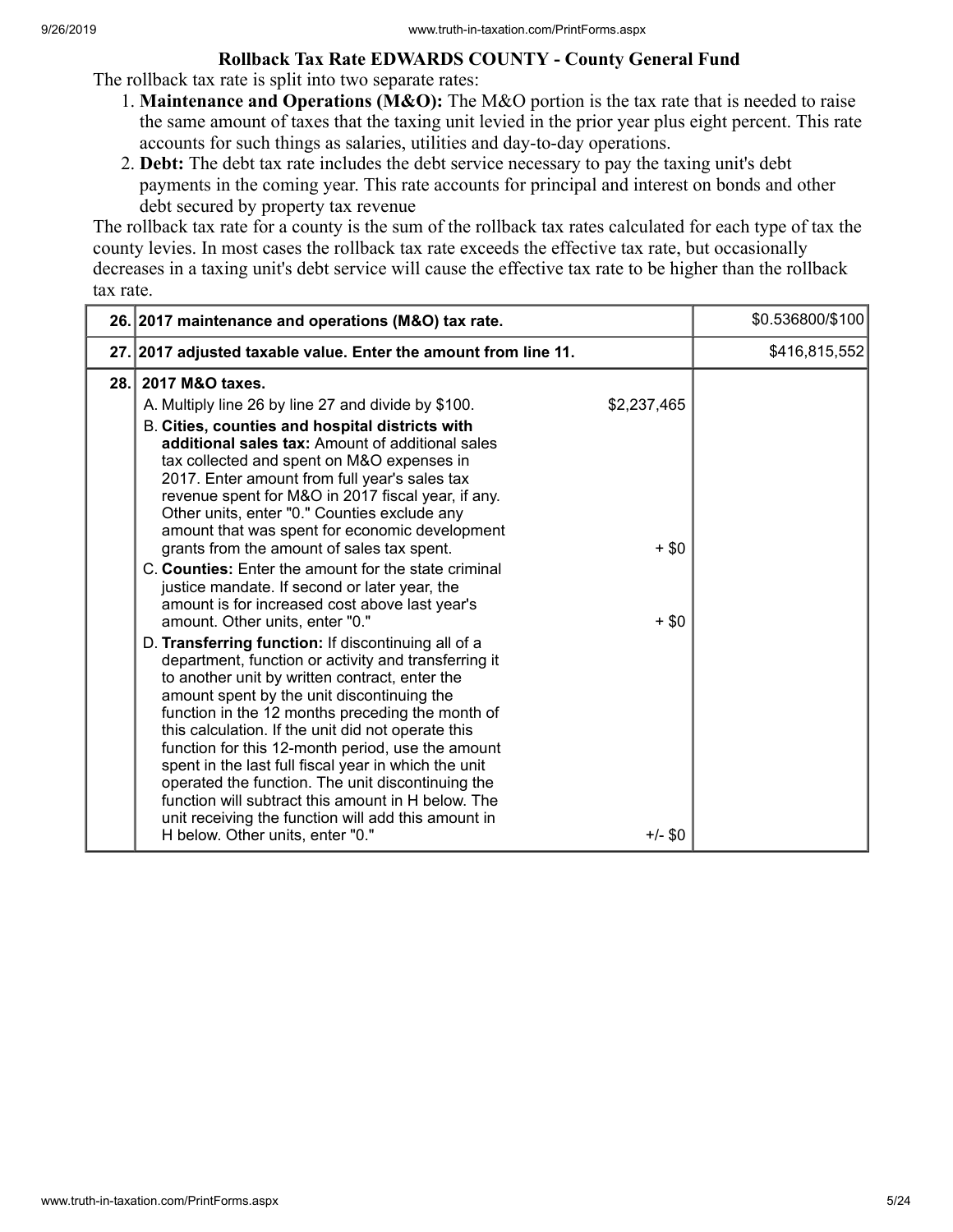### **Rollback Tax Rate (continued) EDWARDS COUNTY - County General Fund**

| 28.<br>(cont.) | E. Taxes refunded for years preceding tax year<br>2017: Enter the amount of M&O taxes refunded<br>in the preceding year for taxes before that year.<br>Types of refunds include court decisions, Tax<br>Code Section 25.25(b) and (c) corrections and<br>Tax Code Section 31.11 payment errors. Do not<br>include refunds for tax year 2017. This line<br>applies only to tax years preceding tax year<br>2017.<br>$+$ \$4,380<br>F. Enhanced indigent health care expenditures:<br>Enter the increased amount for the current year's<br>enhanced indigent health care expenditures<br>above the preceding tax year's enhanced<br>indigent health care expenditures, less any state<br>$+ $18,079$<br>assistance.<br>G. Taxes in tax increment financing (TIF): Enter<br>the amount of taxes paid into the tax increment<br>fund for a reinvestment zone as agreed by the<br>taxing unit. If the unit has no 2018 captured<br>$-$ \$0<br>appraised value in Line 16D, enter "0."<br>H. Adjusted M&O Taxes. Add A, B, C, E and F. For<br>unit with D, subtract if discontinuing function and<br>add if receiving function. Subtract G. | \$2,259,924    |
|----------------|---------------------------------------------------------------------------------------------------------------------------------------------------------------------------------------------------------------------------------------------------------------------------------------------------------------------------------------------------------------------------------------------------------------------------------------------------------------------------------------------------------------------------------------------------------------------------------------------------------------------------------------------------------------------------------------------------------------------------------------------------------------------------------------------------------------------------------------------------------------------------------------------------------------------------------------------------------------------------------------------------------------------------------------------------------------------------------------------------------------------------------------|----------------|
|                | 29. 2018 adjusted taxable value.<br>Enter line 23 from the Effective Tax Rate Worksheet.                                                                                                                                                                                                                                                                                                                                                                                                                                                                                                                                                                                                                                                                                                                                                                                                                                                                                                                                                                                                                                              | \$419,816,524  |
|                |                                                                                                                                                                                                                                                                                                                                                                                                                                                                                                                                                                                                                                                                                                                                                                                                                                                                                                                                                                                                                                                                                                                                       |                |
|                | 30. 2018 effective maintenance and operations rate.<br>Divide line 28H by line 29 and multiply by \$100.                                                                                                                                                                                                                                                                                                                                                                                                                                                                                                                                                                                                                                                                                                                                                                                                                                                                                                                                                                                                                              | \$0.5383/\$100 |
|                | 31. 2018 rollback maintenance and operation rate.<br>Multiply line 30 by 1.08.                                                                                                                                                                                                                                                                                                                                                                                                                                                                                                                                                                                                                                                                                                                                                                                                                                                                                                                                                                                                                                                        | \$0.5813/\$100 |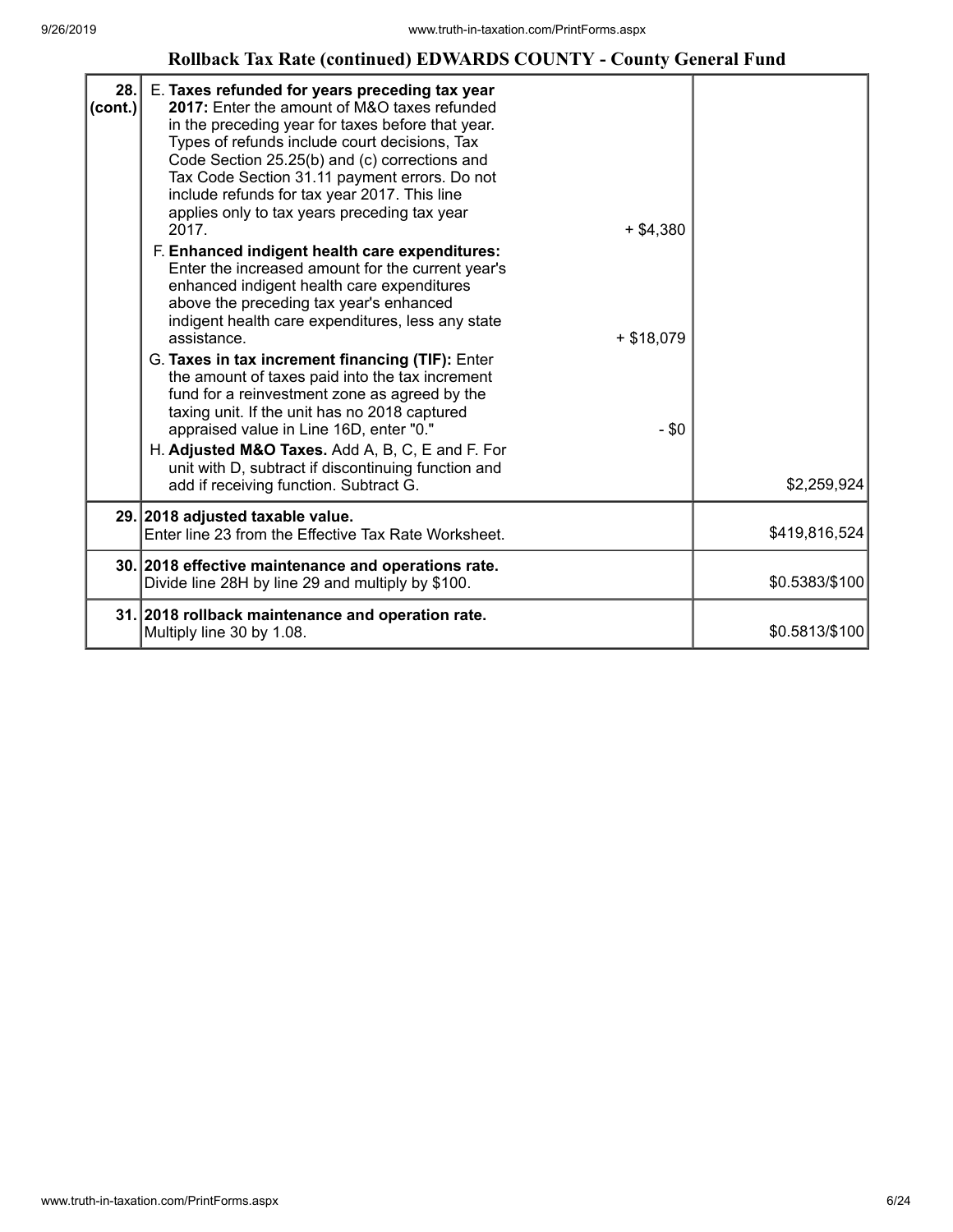### **Rollback Tax Rate (continued) EDWARDS COUNTY - County General Fund**

| 32. | Total 2018 debt to be paid with property taxes and additional sales tax<br>revenue.<br>"Debt" means the interest and principal that will be paid on debts that:<br>(1) are paid by property taxes,<br>(2) are secured by property taxes,<br>(3) are scheduled for payment over a period longer than one year and<br>(4) are not classified in the unit's budget as M&O expenses.<br>A: Debt also includes contractual payments to other<br>taxing units that have incurred debts on behalf of<br>this taxing unit, if those debts meet the four<br>conditions above. Include only amounts that will be<br>paid from property tax revenue. Do not include<br>appraisal district budget payments.<br>Enter debt amount.<br>\$83,274<br>B: Subtract unencumbered fund amount used to<br>reduce total debt.<br>$-$0$<br>$-\$0$<br>C: Subtract amount paid from other resources.<br>D: Adjusted debt. Subtract B and C from A. | \$83,274       |
|-----|---------------------------------------------------------------------------------------------------------------------------------------------------------------------------------------------------------------------------------------------------------------------------------------------------------------------------------------------------------------------------------------------------------------------------------------------------------------------------------------------------------------------------------------------------------------------------------------------------------------------------------------------------------------------------------------------------------------------------------------------------------------------------------------------------------------------------------------------------------------------------------------------------------------------------|----------------|
|     | 33. Certified 2017 excess debt collections. Enter the amount certified by the<br>collector.                                                                                                                                                                                                                                                                                                                                                                                                                                                                                                                                                                                                                                                                                                                                                                                                                               | \$0            |
|     | 34. Adjusted 2018 debt. Subtract line 33 from line 32D.                                                                                                                                                                                                                                                                                                                                                                                                                                                                                                                                                                                                                                                                                                                                                                                                                                                                   | \$83,274       |
|     | 35. Certified 2018 anticipated collection rate. Enter the rate certified by the<br>collector. If the rate is 100 percent or greater, enter 100 percent.                                                                                                                                                                                                                                                                                                                                                                                                                                                                                                                                                                                                                                                                                                                                                                   | 100.000000%    |
|     | 36. 2018 debt adjusted for collections. Divide line 34 by line 35.                                                                                                                                                                                                                                                                                                                                                                                                                                                                                                                                                                                                                                                                                                                                                                                                                                                        | \$83,274       |
|     | 37. 2018 total taxable value. Enter the amount on line 19.                                                                                                                                                                                                                                                                                                                                                                                                                                                                                                                                                                                                                                                                                                                                                                                                                                                                | \$428,456,139  |
|     | 38. 2018 debt tax rate. Divide line 36 by line 37 and multiply by \$100.                                                                                                                                                                                                                                                                                                                                                                                                                                                                                                                                                                                                                                                                                                                                                                                                                                                  | \$0.0194/\$100 |
|     | 39. 2018 rollback tax rate. Add lines 31 and 38.                                                                                                                                                                                                                                                                                                                                                                                                                                                                                                                                                                                                                                                                                                                                                                                                                                                                          | \$0.6007/\$100 |
|     | 40. COUNTIES ONLY. Add together the rollback tax rates for each type of tax the<br>county levies. The total is the 2018 county rollback tax rate.                                                                                                                                                                                                                                                                                                                                                                                                                                                                                                                                                                                                                                                                                                                                                                         | \$0.7394/\$100 |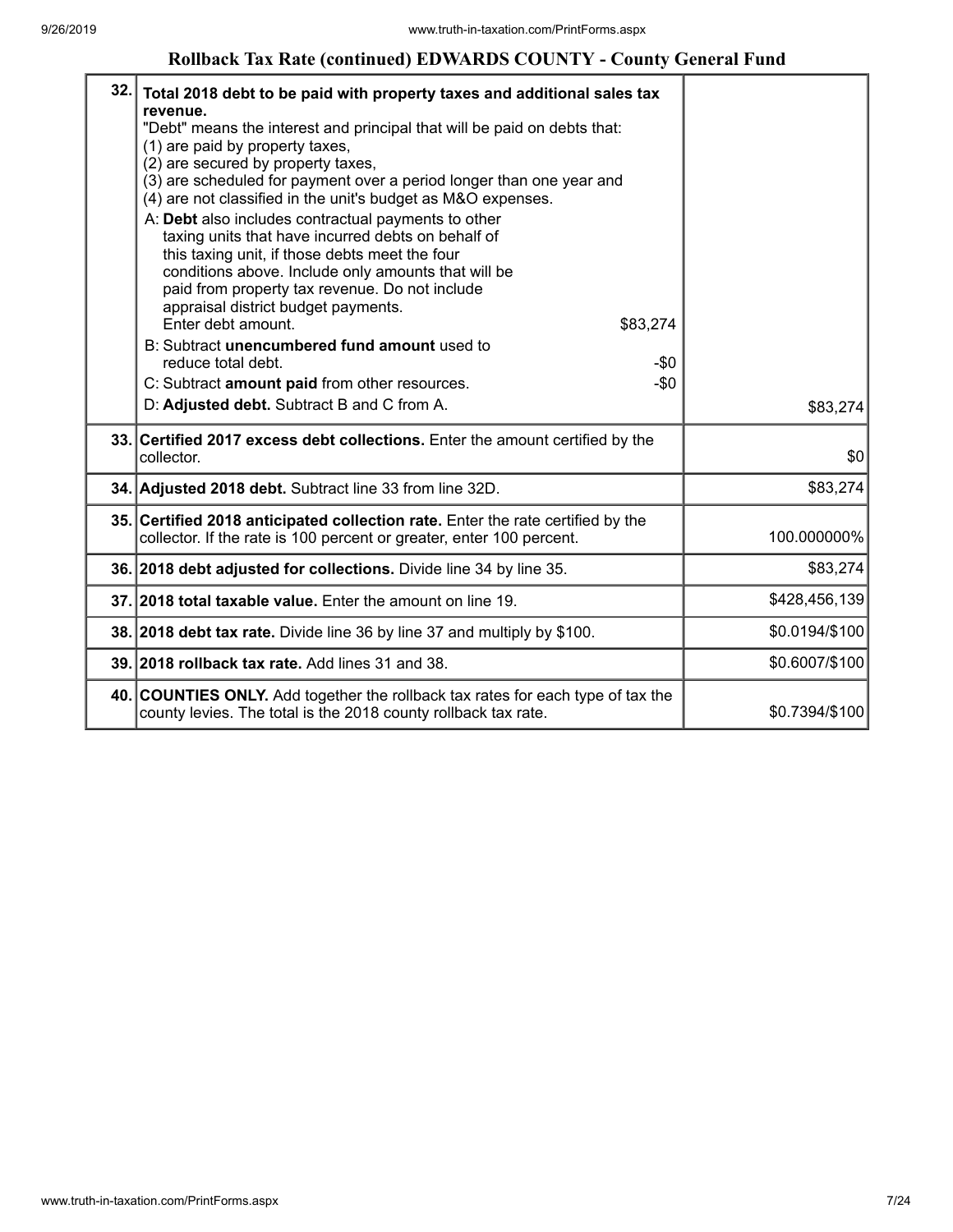**Additional Sales Tax to Reduce Property Taxes EDWARDS COUNTY - County General Fund**

Cities, counties and hospital districts may levy a sales tax specifically to reduce property taxes. Local voters by election must approve imposing or abolishing the additional sales tax. If approved, the taxing unit must reduce its effective and rollback tax rates to offset the expected sales tax revenue. This section should only be completed by a county, city or hospital district that is required to adjust its effective tax rate and/or rollback tax rate because it adopted the additional sales tax.

| 41. Taxable Sales. For taxing units that adopted the sales tax in November 2017 or<br>May 2018, enter the Comptroller's estimate of taxable sales for the previous<br>four quarters. <sup>20</sup> Estimates of taxable sales may be obtained through the<br>Comptroller's Allocation Historical Summary webpage. Taxing units that<br>adopted the sales tax before November 2017, skip this line. | \$0            |
|----------------------------------------------------------------------------------------------------------------------------------------------------------------------------------------------------------------------------------------------------------------------------------------------------------------------------------------------------------------------------------------------------|----------------|
| 42. Estimated sales tax revenue. Counties exclude any amount that is or will be<br>spent for economic development grants from the amount of estimated sales tax<br>revenue. <sup>21</sup>                                                                                                                                                                                                          |                |
| Taxing units that adopted the sales tax in November 2017 or in May 2018.<br>Multiply the amount on Line 41 by the sales tax rate (.01, .005, or .0025, as<br>applicable) and multiply the result by .95. $^{22}$                                                                                                                                                                                   |                |
| $-OR-$                                                                                                                                                                                                                                                                                                                                                                                             |                |
| Taxing units that adopted the sales tax before November 2017. Enter the<br>sales tax revenue for the previous four quarters. Do not multiply by .95.                                                                                                                                                                                                                                               | \$0            |
| 43. 2018 total taxable value. Enter the amount from line 37 of the Rollback Tax<br>Rate Worksheet.                                                                                                                                                                                                                                                                                                 | \$428,456,139  |
| 44. Sales tax adjustment rate. Divide line 42 by line 43 and multiply by \$100.                                                                                                                                                                                                                                                                                                                    | \$0.0000/\$100 |
| 45. 2018 effective tax rate, unadjusted for sales tax. <sup>23</sup> Enter the rate from line<br>24 or 25, as applicable, on the Effective Tax Rate Worksheet.                                                                                                                                                                                                                                     | \$0.6833/\$100 |
| 46. 2018 effective tax rate, adjusted for sales tax.                                                                                                                                                                                                                                                                                                                                               |                |
| Taxing units that adopted the sales tax in November 2017 or in May 2018.<br>Subtract line 44 from line 45. Skip to Line 47 if you adopted the additional<br>sales tax before November 2017.                                                                                                                                                                                                        | \$0.6833/\$100 |
| 47. 2018 rollback tax rate, unadjusted for sales tax. <sup>24</sup> Enter the rate from line 39<br>or 40, as applicable, of the rollback tax rate worksheet.                                                                                                                                                                                                                                       | \$0.7394/\$100 |
| 48. 2018 rollback tax rate, adjusted for sales tax. Subtract line 44 from line 47.                                                                                                                                                                                                                                                                                                                 | \$0.7394/\$100 |

20 Tex. Tax Code § 26.041(d)

21 Tex. Tax Code § 26.041(i)

22 Tex. Tax Code § 26.041(d)

23 Tex. Tax Code § 26.04(c)

24 Tex. Tax Code § 26.04(c)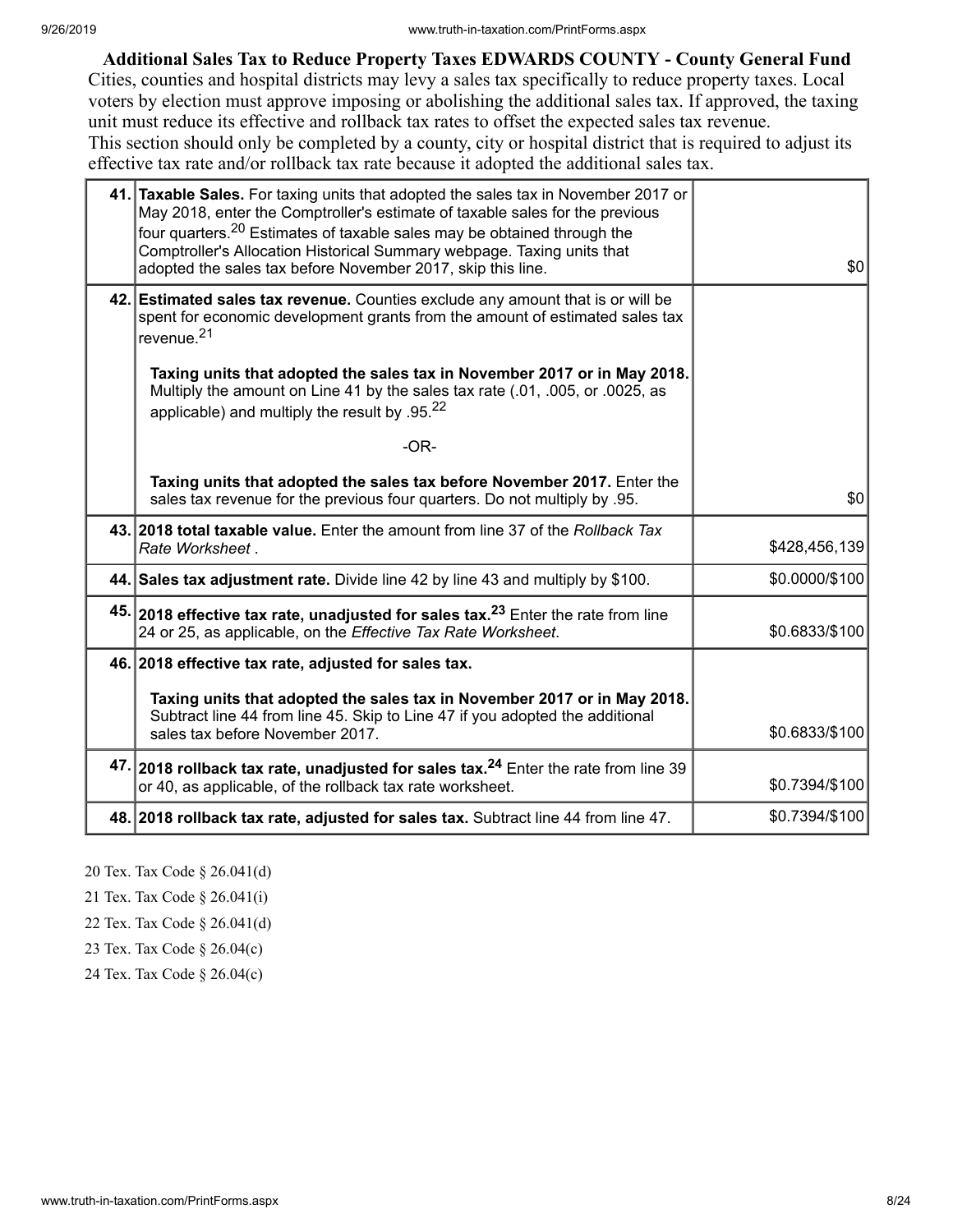### **Additional Rollback Protection for Pollution Control EDWARDS COUNTY - County General Fund**

A taxing unit may raise its rate for M&O funds used to pay for a facility, device or method for the control of air, water or land pollution. This includes any land, structure, building, installation, excavation, machinery, equipment or device that is used, constructed, acquired or installed wholly or partly to meet or exceed pollution control requirements. The taxing unit's expenses are those necessary to meet the requirements of a permit issued by the Texas Commission on Environmental Quality (TCEQ). The taxing unit must provide the tax assessor with a copy of the TCEQ letter of determination that states the portion of the cost of the installation for pollution control.

This section should only be completed by a taxing unit that uses M&O funds to pay for a facility, device or method for the control of air, water or land pollution.

| 49. Certified expenses from the Texas Commission on Environmental Quality<br><b>(TCEQ).</b> Enter the amount certified in the determination letter from TCEQ. <sup>25</sup><br>The taxing unit shall provide its tax assessor-collector with a copy of the letter. <sup>26</sup> | \$0            |
|----------------------------------------------------------------------------------------------------------------------------------------------------------------------------------------------------------------------------------------------------------------------------------|----------------|
| 50. 2018 total taxable value. Enter the amount from line 37 of the Rollback Tax<br>Rate Worksheet.                                                                                                                                                                               | \$428,456,139  |
| 51. Additional rate for pollution control. Divide line 49 by line 50 and multiply by<br>100.                                                                                                                                                                                     | \$0.0000/\$100 |
| 52. 2018 rollback tax rate, adjusted for pollution control. Add line 51 to one of<br>the following lines (as applicable): line 39, line 40 (counties) or line 48 (units<br>with the additional sales tax).                                                                       | \$0.7394/\$100 |

25 Tex. Tax Code § 26.045(d)

26 Tex. Tax Code § 26.045(i)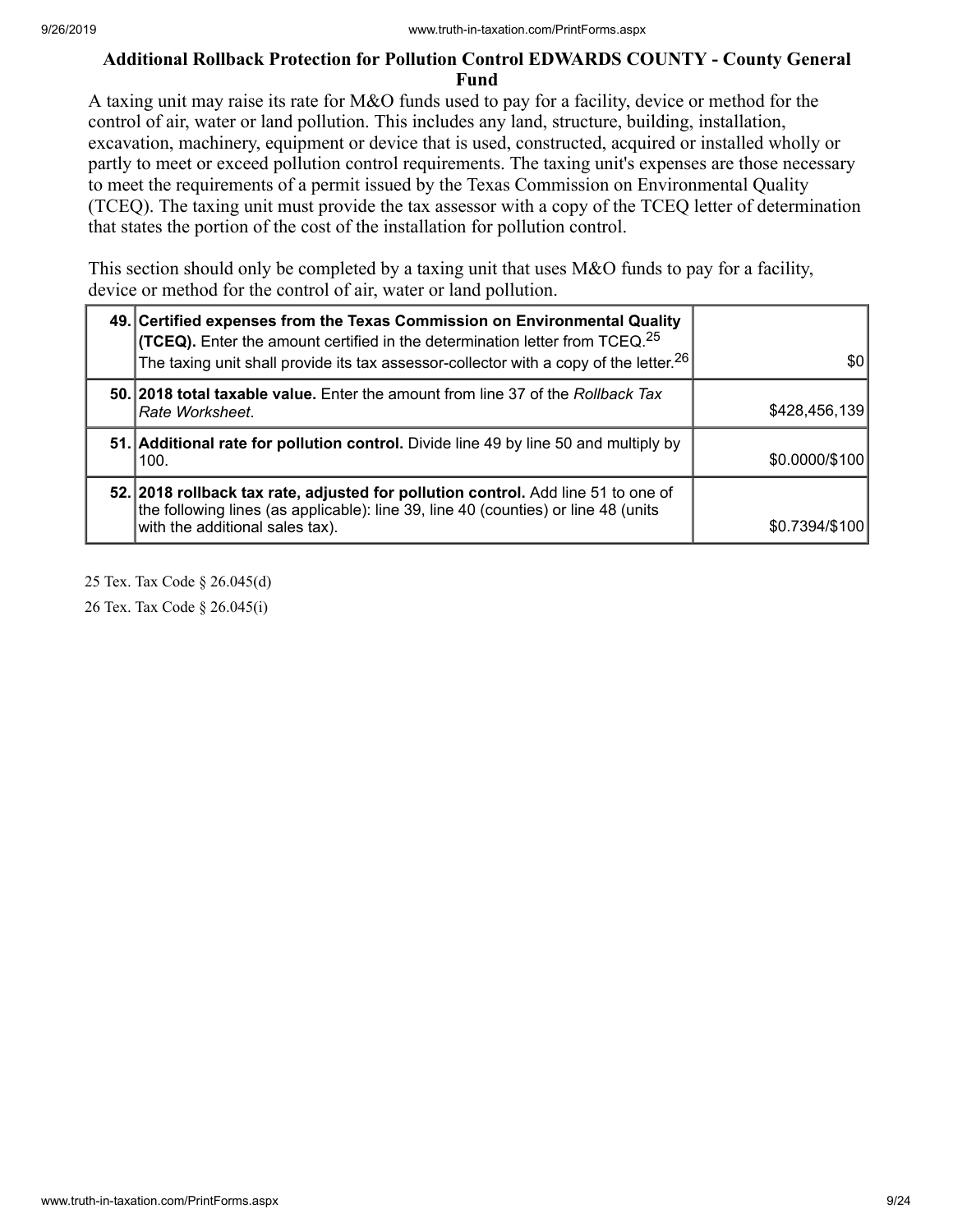### **Total Tax Rate**

| Indicate the applicable total tax rates as calculated above.                             |                |
|------------------------------------------------------------------------------------------|----------------|
| Effective Tax Rate (Line 24; line 25 for counties; or line 46 if adjusted for sales tax) | \$0.6833       |
| Rollback Tax Rate (Line 39; line 40 for counties; or line 48 if adjusted for sales tax)  | \$0.7394       |
| Rollback Tax Rate Adjusted for Pollution Control (Line 52)                               | \$0.7394/\$100 |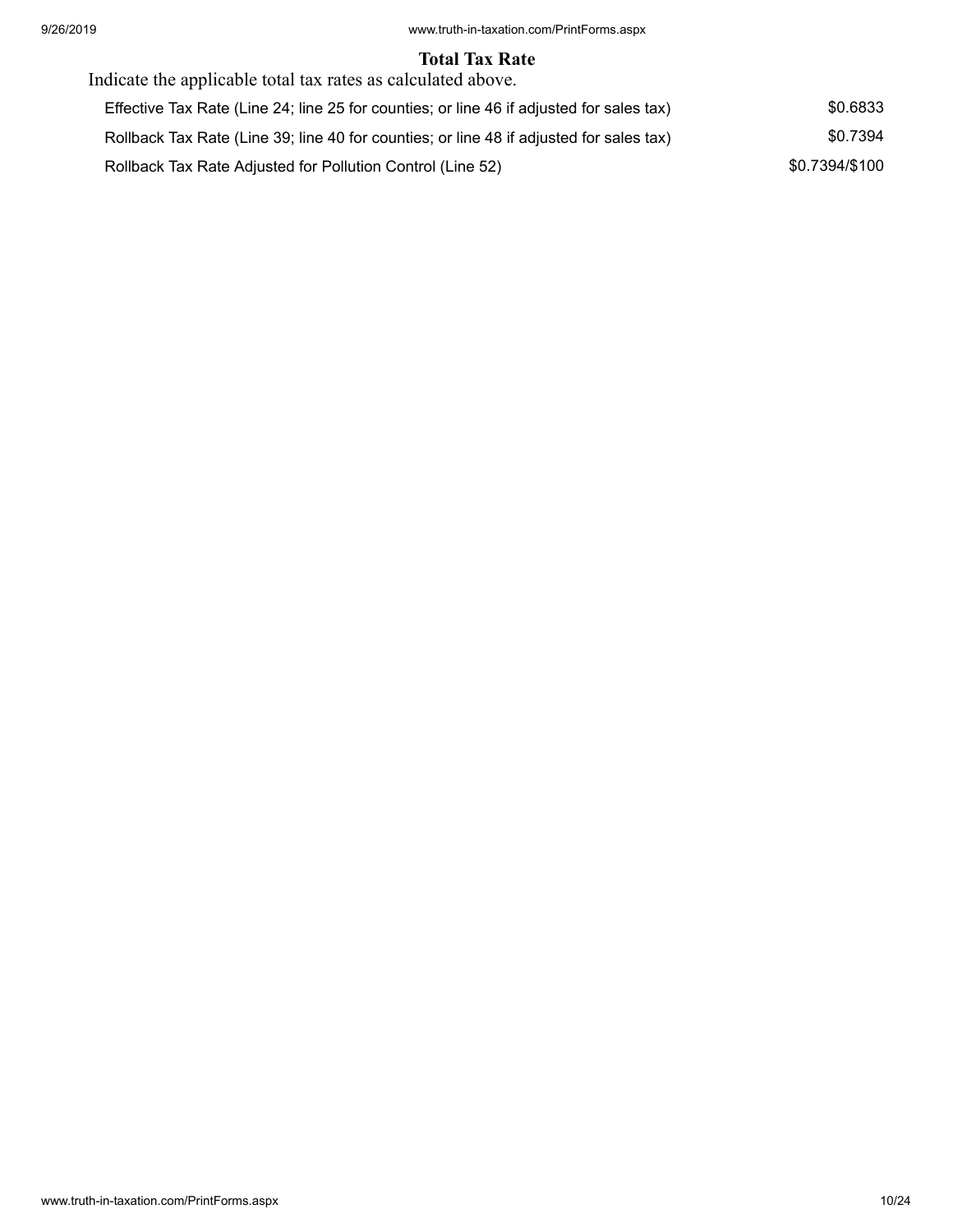## **Taxing Unit Representative Name and Signature**

Enter the name of the person preparing the tax rate as authorized by the governing body of the taxing unit.

## **Print Here**

Printed Name of Taxing Unit Representative

**Sign Here**

Taxing Unit Representative

**Date**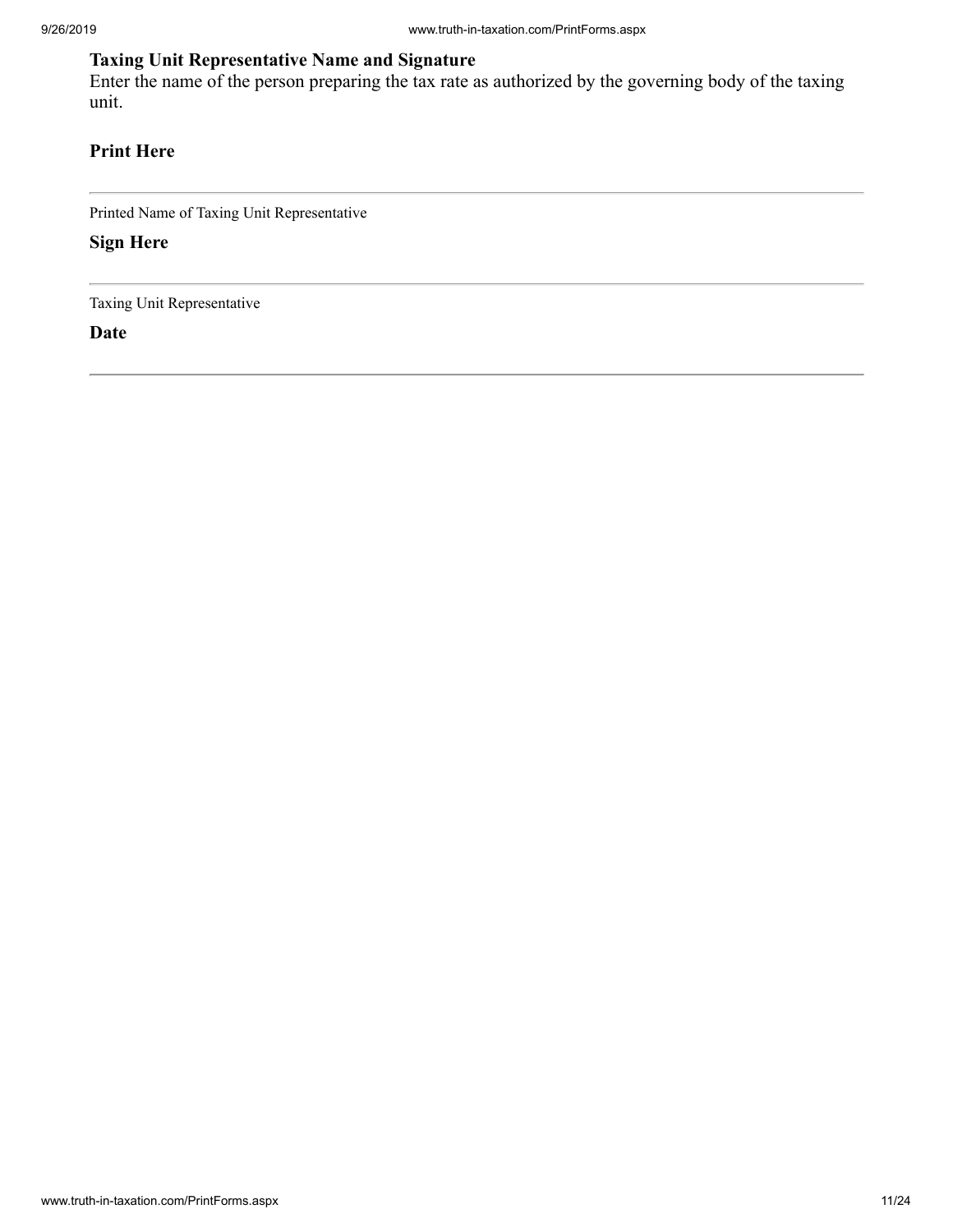### **2018 Notice of Effective Tax Rate Worksheet for Calculation of Tax Increase/Decrease**

## **Entity Name:** EDWARDS COUNTY **Date:** 09/26/2019

|                                                                                        | <b>County General</b><br>Fund | <b>LATERAL</b><br><b>ROAD</b> |
|----------------------------------------------------------------------------------------|-------------------------------|-------------------------------|
| 1.2017 taxable value, adjusted for court-ordered reductions.                           |                               |                               |
| Enter line 6 of the Effective Tax Rate Worksheet.                                      | \$417,137,005                 | \$415,449,904                 |
| 2.2017 total tax rate.                                                                 |                               |                               |
| Enter line 4 of the Effective Tax Rate Worksheet.                                      | 0.557800                      | 0.128500                      |
| 3. Taxes refunded for years preceding tax year 2017.                                   |                               |                               |
| Enter line 13 of the Effective Tax Rate Worksheet.                                     | \$4,380                       | \$4,380                       |
| 4. Last year's levy.                                                                   |                               |                               |
| Multiply Line 1 times Line 2 and divide by 100.                                        |                               |                               |
| To the result, add Line 3.                                                             | \$2,331,170                   | \$538,233                     |
| <b>5.2018</b> total taxable value. Enter Line 18 of                                    |                               |                               |
| the Effective Tax Rate Worksheet.                                                      | \$428,456,139                 | \$426,832,804                 |
| 6.2018 effective tax rate.                                                             |                               |                               |
| Enter line 23 of the Effective Tax Rate Worksheet or Line 46                           |                               |                               |
| of the Additional Sales Tax Rate Worksheet.                                            | 0.683300                      | 0.000000                      |
| 7.2018 taxes if a tax rate equal to the effective tax rate is adopted.                 |                               |                               |
| Multiply Line 5 times Line 6 and divide by 100.                                        | \$2,927,641                   | \$0                           |
| <b>8.</b> Last year's total levy.                                                      |                               |                               |
| Sum of line 4 for all funds.                                                           | \$2,869,403                   |                               |
| <b>9.2018</b> total taxes if a tax rate equal to the effective tax rate is<br>adopted. |                               |                               |
| Sum of line 7 for all funds.                                                           | \$2,927,641                   |                               |
| 10. Tax Increase (Decrease).                                                           |                               |                               |
| Subtract Line 8 from Line 9.                                                           | \$58,238                      |                               |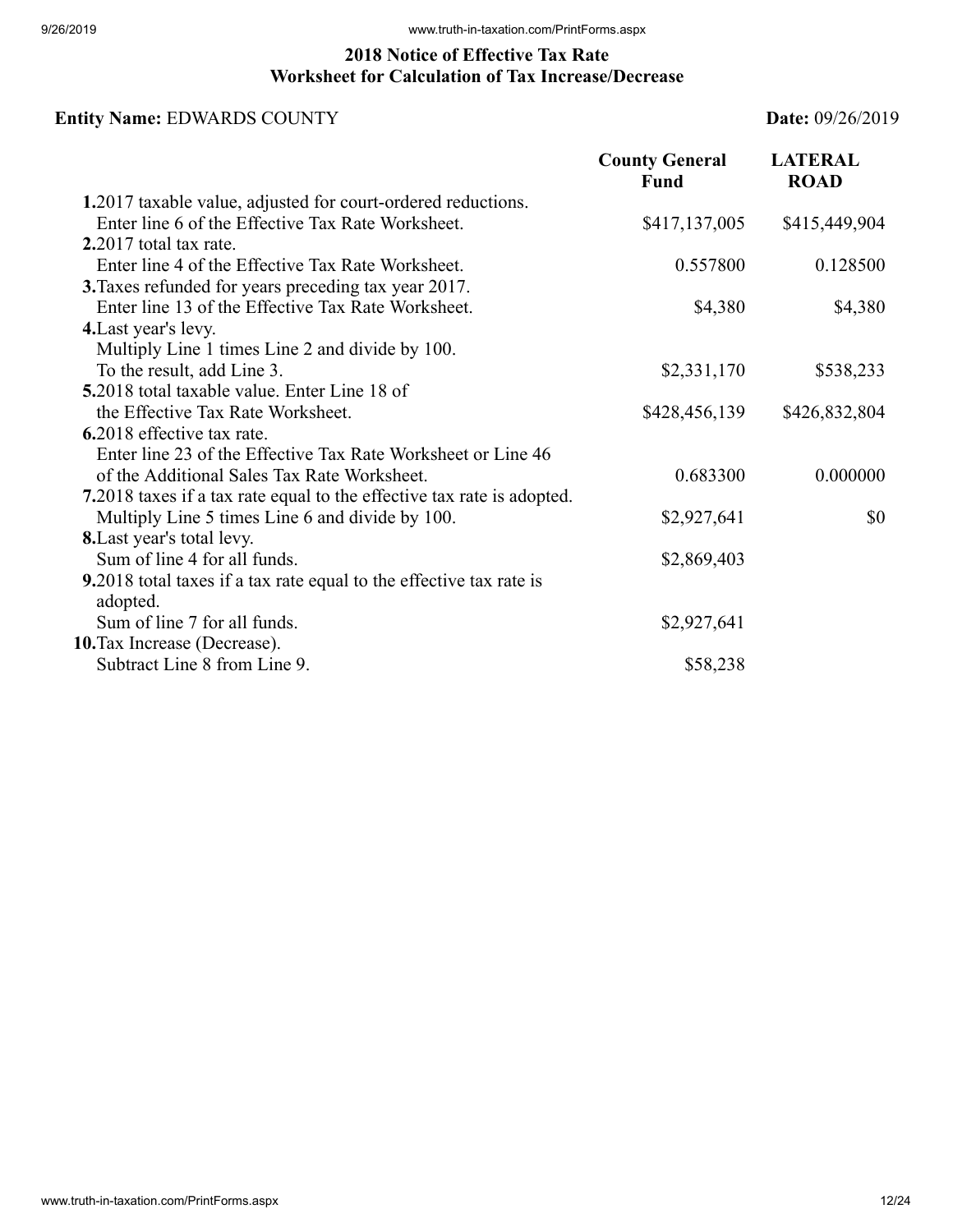# **2018 Tax Rate Calculation Worksheet**

**EDWARDS COUNTY - LATERAL ROAD**

### **Effective Tax Rate (No New Taxes) EDWARDS COUNTY**

The effective tax rate enables the public to evaluate the relationship between taxes for the prior year and for the current year based on a tax rate that would produce the same amount of taxes (no new taxes) if applied to the same properties that are taxed in both years. When appraisal values increase, the effective tax rate should decrease.

| 1.2017 total taxable value. Enter the amount of 2017 taxable value on the 2017<br>tax roll today. Include any adjustments since last year's certification; exclude<br>Section 25.25(d) one-third over-appraisal corrections from these adjustments.<br>This total includes the taxable value of homesteads with tax ceilings (will deduct<br>in line 2) and the captured value for tax increment financing (will deduct taxes in<br>line $14$ ). <sup>1</sup> | \$415,449,904    |
|---------------------------------------------------------------------------------------------------------------------------------------------------------------------------------------------------------------------------------------------------------------------------------------------------------------------------------------------------------------------------------------------------------------------------------------------------------------|------------------|
| 2. 2017 tax ceilings. Counties, Cities and Junior College Districts. Enter 2017<br>total taxable value of homesteads with tax ceilings. These include the<br>homesteads of homeowners age 65 or older or disabled. Other units enter "0" If<br>your taxing units adopted the tax ceiling provision in 2017 or prior year for<br>homeowners age 65 or older or disabled, use this step. <sup>2</sup>                                                           | 30               |
| 3. Preliminary 2017 adjusted taxable value. Subtract line 2 from line 1.                                                                                                                                                                                                                                                                                                                                                                                      | \$415,449,904    |
| 4. 2017 total adopted tax rate.                                                                                                                                                                                                                                                                                                                                                                                                                               | \$0.128500/\$100 |
| 5. 2017 taxable value lost because court appeals of ARB decisions reduced<br>2017 appraised value.<br>A. Original 2017 ARB values:<br>\$0<br>B. 2017 values resulting from final court decisions:<br>$-$ \$0                                                                                                                                                                                                                                                  |                  |
| C. 2017 value loss. Subtract B from A. <sup>3</sup>                                                                                                                                                                                                                                                                                                                                                                                                           | \$0 <sub>1</sub> |
| 6. 2017 taxable value, adjusted for court-ordered reductions.<br>Add line 3 and line 5C.                                                                                                                                                                                                                                                                                                                                                                      | \$415,449,904    |
| 7. 2017 taxable value of property in territory the unit deannexed after<br><b>January 1, 2017.</b> Enter the 2017 value of property in deannexed territory. <sup>4</sup>                                                                                                                                                                                                                                                                                      | \$0              |

1 Tex. Tax Code § 26.012(14)

2 Tex. Tax Code § 26.012(14)

3 Tex. Tax Code § 26.012(13)

4 Tex. Tax Code § 26.012(15)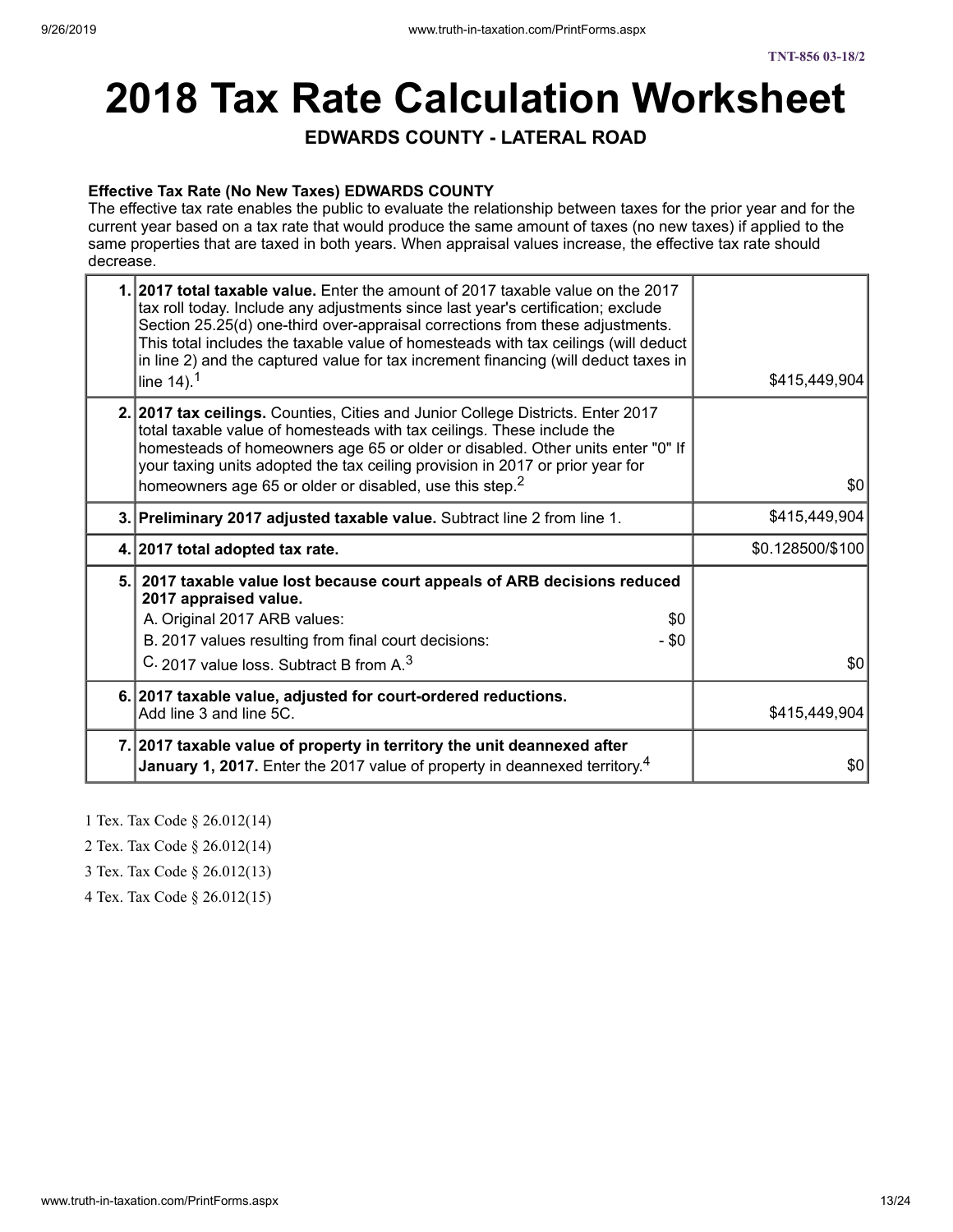# **2018 Tax Rate Calculation Worksheet (continued) EDWARDS COUNTY - LATERAL ROAD**

| 8.  | 2017 taxable value lost because property first qualified for an exemption<br>in 2017. Note that lowering the amount or percentage of an existing exemption<br>does not create a new exemption or reduce taxable value. If the taxing unit<br>increased an original exemption, use the difference between the original<br>exempted amount and the increased exempted amount. Do not include value<br>lost due to freeport or "goods-in-transit" exemptions.<br>A. Absolute exemptions. Use 2017 market value:<br>\$231,953<br>B. Partial exemptions. 2018 exemption amount or<br>2018 percentage exemption times 2017 value:<br>$+$ \$192,983<br>C. Value loss. Add A and B. <sup>5</sup> | \$424,936     |
|-----|------------------------------------------------------------------------------------------------------------------------------------------------------------------------------------------------------------------------------------------------------------------------------------------------------------------------------------------------------------------------------------------------------------------------------------------------------------------------------------------------------------------------------------------------------------------------------------------------------------------------------------------------------------------------------------------|---------------|
| 9.  | 2017 taxable value lost because property first qualified for agricultural<br>appraisal (1-d or 1-d-1), timber appraisal, recreational/scenic appraisal or<br>public access airport special appraisal in 2018. Use only those properties<br>that first qualified in 2018; do not use properties that qualified in 2017.<br>A. 2017 market value:<br>\$0<br>B. 2018 productivity or special appraised value:<br>$-$ \$0<br>C. Value loss. Subtract B from A. <sup>6</sup>                                                                                                                                                                                                                  | \$0           |
|     | 10. Total adjustments for lost value. Add lines 7, 8C and 9C.                                                                                                                                                                                                                                                                                                                                                                                                                                                                                                                                                                                                                            | \$424,936     |
|     | 11. 2017 adjusted taxable value. Subtract line 10 from line 6.                                                                                                                                                                                                                                                                                                                                                                                                                                                                                                                                                                                                                           | \$415,024,968 |
|     | 12. Adjusted 2017 taxes. Multiply line 4 by line 11 and divide by \$100.                                                                                                                                                                                                                                                                                                                                                                                                                                                                                                                                                                                                                 | \$533,307     |
|     | 13. Taxes refunded for years preceding tax year 2017. Enter the amount of<br>taxes refunded by the taxing unit for tax years preceding tax year 2017. Types<br>of refunds include court decisions, Tax Code § 25.25(b) and (c) corrections and<br>Tax Code § 31.11 payment errors. Do not include refunds for tax year 2017.<br>This line applies only to tax years preceding tax year 2017. <sup>7</sup>                                                                                                                                                                                                                                                                                | \$4,380       |
|     | 14. Taxes in tax increment financing (TIF) for tax year 2017. Enter the amount of<br>taxes paid into the tax increment fund for a reinvestment zone as agreed by the<br>taxing unit. If the unit has no 2018 captured appraised value in Line 16D, enter<br>$"0"$ . <sup>8</sup>                                                                                                                                                                                                                                                                                                                                                                                                         | \$0           |
|     | 15. Adjusted 2017 taxes with refunds and TIF adjustment. Add lines 12 and 13,<br>subtract line 14.9                                                                                                                                                                                                                                                                                                                                                                                                                                                                                                                                                                                      | \$537,687     |
| 16. | Total 2018 taxable value on the 2018 certified appraisal roll today. This<br>value includes only certified values and includes the total taxable value of<br>homesteads with tax ceilings (will deduct in line 18). These homesteads<br>includes homeowners age 65 or older or disabled. <sup>10</sup><br>A. Certified values only:<br>\$426,714,404<br>B. Counties: Include railroad rolling stock values<br>certified by the Comptroller's office:<br>$+$ \$0                                                                                                                                                                                                                          |               |

5 Tex. Tax Code § 26.012(15)

6 Tex. Tax Code § 26.012(15)

7 Tex. Tax Code § 26.012(13)

8 Tex. Tax Code § 26.03(c)

9 Tex. Tax Code § 26.012(13)

10 Tex. Tax Code § 26.012(15)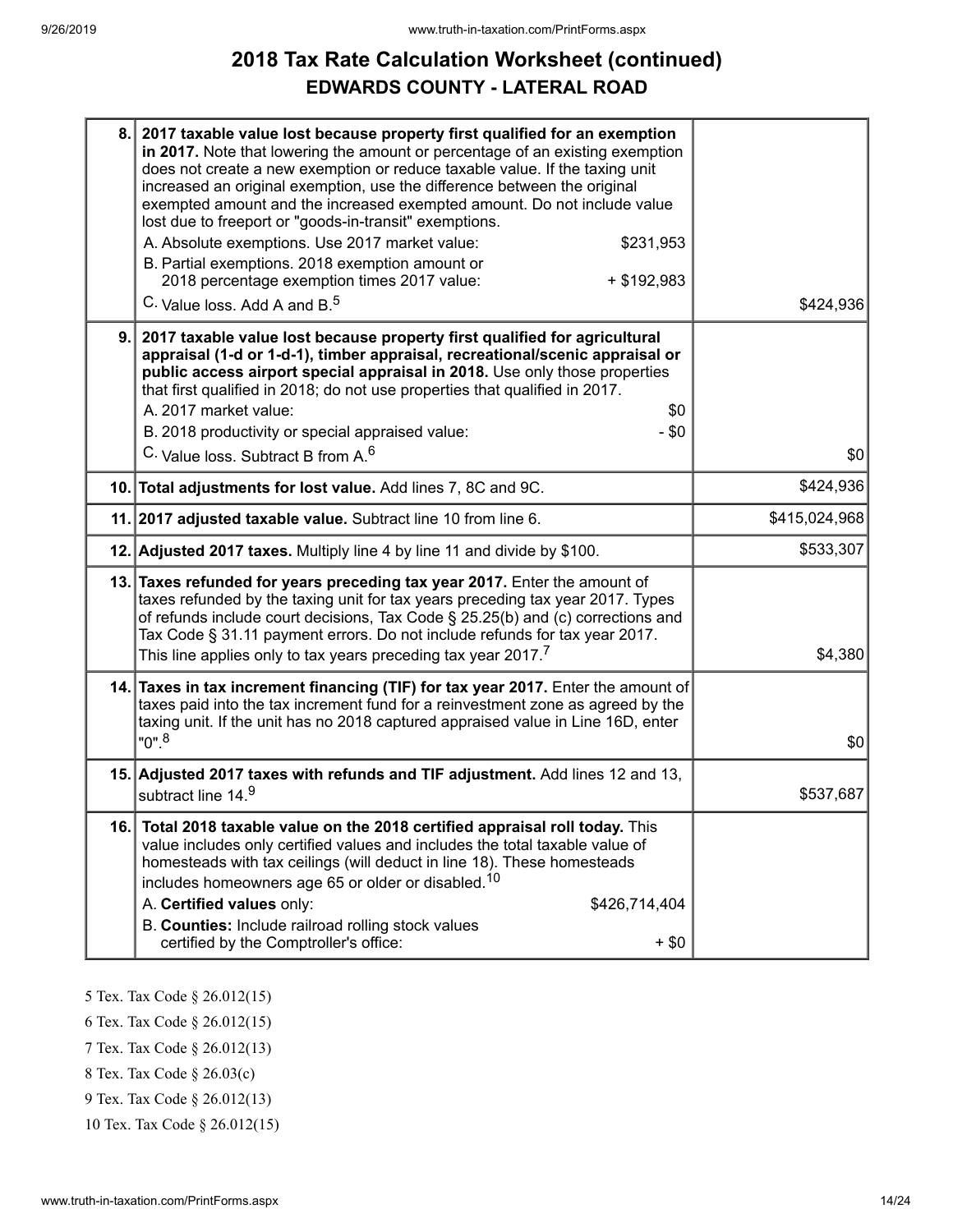# **2018 Tax Rate Calculation Worksheet (continued) EDWARDS COUNTY - LATERAL ROAD**

| 16.<br>$\text{(cont.)}$ | C. Pollution control and energy storage system<br>exemption: Deduct the value of property<br>exempted for the current tax year for the first time<br>as pollution control or energy storage system<br>property:<br>D. Tax increment financing: Deduct the 2018<br>captured appraised value of property taxable by a<br>taxing unit in a tax increment financing zone for<br>which the 2018 taxes will be deposited into the<br>tax increment fund. Do not include any new<br>property value that will be included in line 21<br>below. <sup>11</sup><br>E. Total 2018 value. Add A and B, then subtract C<br>and D.                                                                                                                                                                                                                                                                                                                                                                                                                                                                                                                                                                                                                                           | $-$ \$0<br>$-$ \$0   | \$426,714,404 |
|-------------------------|---------------------------------------------------------------------------------------------------------------------------------------------------------------------------------------------------------------------------------------------------------------------------------------------------------------------------------------------------------------------------------------------------------------------------------------------------------------------------------------------------------------------------------------------------------------------------------------------------------------------------------------------------------------------------------------------------------------------------------------------------------------------------------------------------------------------------------------------------------------------------------------------------------------------------------------------------------------------------------------------------------------------------------------------------------------------------------------------------------------------------------------------------------------------------------------------------------------------------------------------------------------|----------------------|---------------|
| 17.                     | Total value of properties under protest or not included on certified<br>appraisal roll. <sup>12</sup><br>A. 2018 taxable value of properties under protest.<br>The chief appraiser certifies a list of properties still<br>under ARB protest. The list shows the appraisal<br>district's value and the taxpayer's claimed value, if<br>any or an estimate of the value if the taxpayer<br>wins. For each of the properties under protest,<br>use the lowest of these values. Enter the total<br>value. <sup>13</sup><br>B. 2018 value of properties not under protest or<br>included on certified appraisal roll. The chief<br>appraiser gives taxing units a list of those taxable<br>properties that the chief appraiser knows about<br>but are not included at appraisal roll certification.<br>These properties also are not on the list of<br>properties that are still under protest. On this list<br>of properties, the chief appraiser includes the<br>market value, appraised value and exemptions for<br>the preceding year and a reasonable estimate of<br>the market value, appraised value and<br>exemptions for the current year. Use the lower<br>market, appraised or taxable value (as<br>appropriate). Enter the total value. <sup>14</sup> | \$118,400<br>$+$ \$0 |               |

11 Tex. Tax Code § 26.03(c)

12 Tex. Tax Code § 26.01(c)

13 Tex. Tax Code § 26.04 and 26.041

14 Tex. Tax Code § 26.04 and 26.041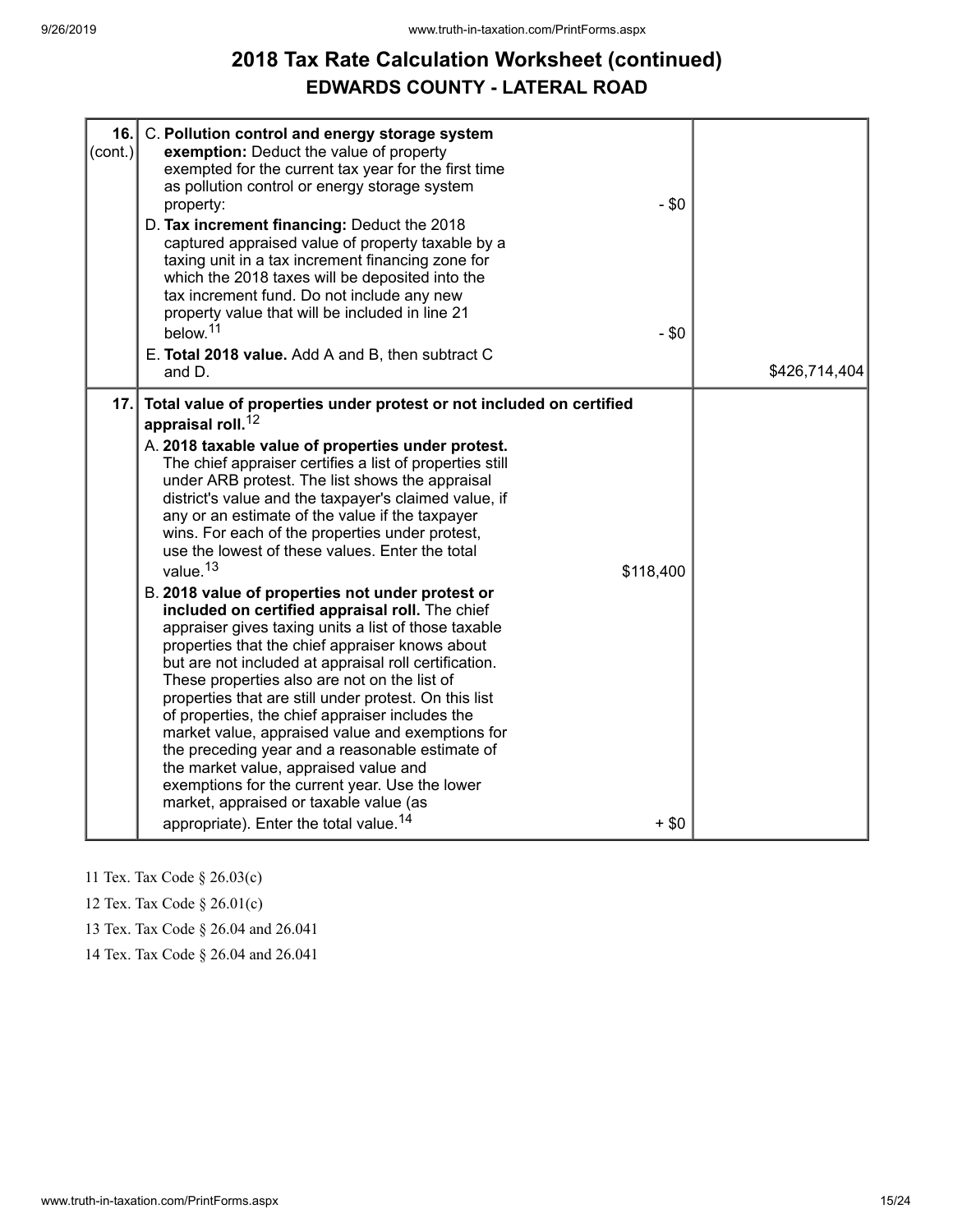# **2018 Tax Rate Calculation Worksheet (continued) EDWARDS COUNTY - LATERAL ROAD**

| $ $ (cont.) | 17. C. Total value under protest or not certified. Add<br>A and B.                                                                                                                                                                                                                                                                                                                                                                                                                                                                                                                                                                             | \$118,400      |
|-------------|------------------------------------------------------------------------------------------------------------------------------------------------------------------------------------------------------------------------------------------------------------------------------------------------------------------------------------------------------------------------------------------------------------------------------------------------------------------------------------------------------------------------------------------------------------------------------------------------------------------------------------------------|----------------|
|             | 18. 2018 tax ceilings. Counties, cities and junior colleges enter 2018 total taxable<br>value of homesteads with tax ceilings. These include the homesteads of<br>homeowners age 65 or older or disabled. Other taxing units enter "0". If your<br>taxing units adopted the tax ceiling provision in 2017 or prior year for<br>homeowners age 65 or older or disabled, use this step. <sup>15</sup>                                                                                                                                                                                                                                            | \$0            |
|             | 19. 2018 total taxable value. Add lines 16E and 17C. Subtract line 18.                                                                                                                                                                                                                                                                                                                                                                                                                                                                                                                                                                         | \$426,832,804  |
|             | 20. Total 2018 taxable value of properties in territory annexed after January<br>1, 2008. Include both real and personal property. Enter the 2018 value of<br>property in territory annexed. <sup>16</sup>                                                                                                                                                                                                                                                                                                                                                                                                                                     | \$0            |
|             | 21. Total 2018 taxable value of new improvements and new personal property<br>located in new improvements. New means the item was not on the appraisal<br>roll in 2017. An improvement is a building, structure, fixture or fence erected on<br>or affixed to land. New additions to existing improvements may be included if<br>the appraised value can be determined. New personal property in a new<br>improvement must have been brought into the taxing unit after January 1, 2017<br>and be located in a new improvement. New improvements do include property<br>on which a tax abatement agreement has expired for 2018. <sup>17</sup> | \$8,610,850    |
|             | 22. Total adjustments to the 2018 taxable value. Add lines 20 and 21.                                                                                                                                                                                                                                                                                                                                                                                                                                                                                                                                                                          | \$8,610,850    |
|             | 23. 2018 adjusted taxable value. Subtract line 22 from line 19.                                                                                                                                                                                                                                                                                                                                                                                                                                                                                                                                                                                | \$418,221,954  |
|             | 24. 2018 effective tax rate. Divide line 15 by line 23 and multiply by \$100. <sup>18</sup>                                                                                                                                                                                                                                                                                                                                                                                                                                                                                                                                                    | \$0.1285/\$100 |
|             | 25. COUNTIES ONLY. Add together the effective tax rates for each type of tax the<br>county levies. The total is the 2018 county effective tax rate. <sup>19</sup>                                                                                                                                                                                                                                                                                                                                                                                                                                                                              | \$0.6833/\$100 |

15 Tex. Tax Code § 26.012(6)

16 Tex. Tax Code § 26.012(17)

17 Tex. Tax Code § 26.012(17)

18 Tex. Tax Code § 26.04(c)

19 Tex. Tax Code § 26.04(d)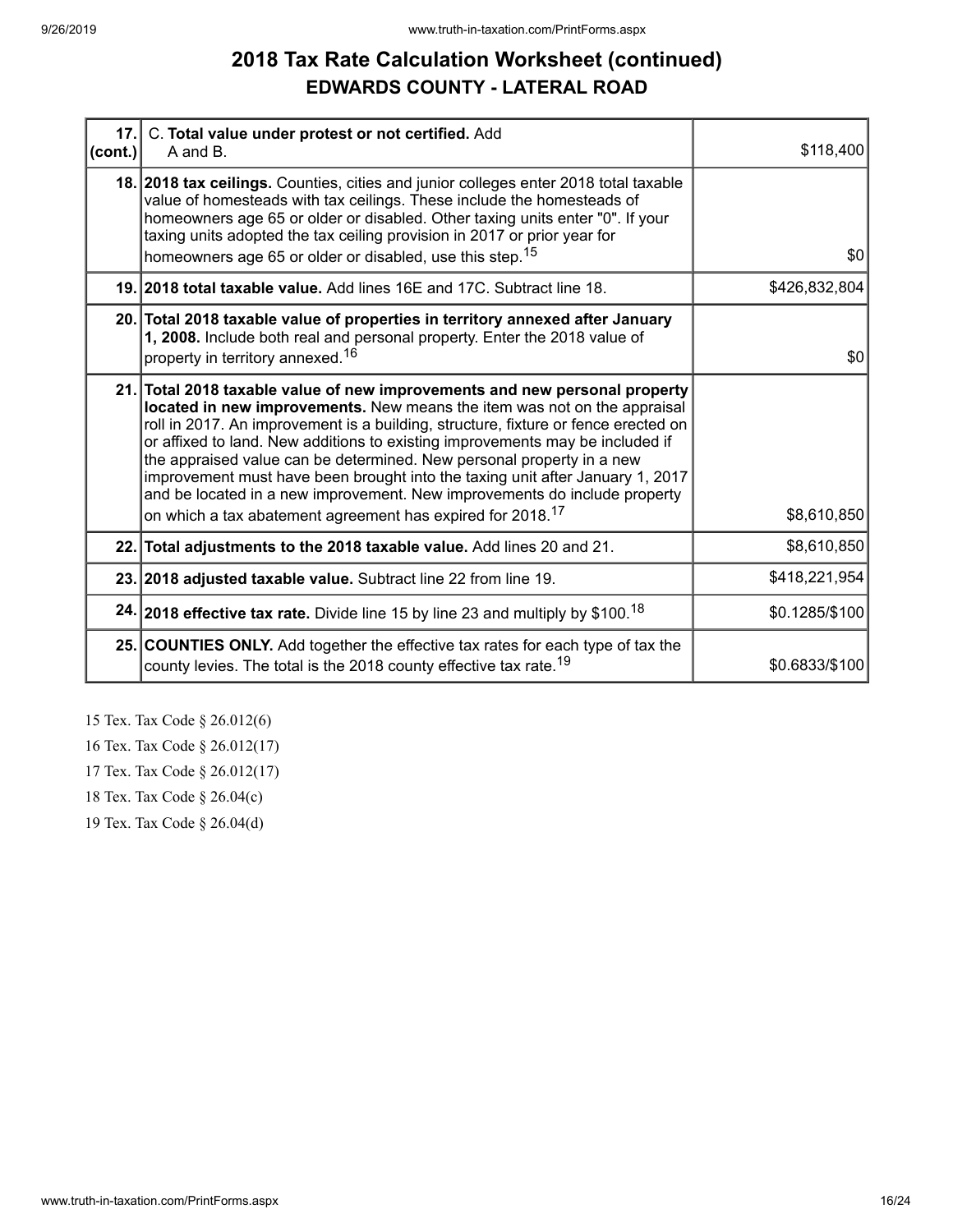### **Rollback Tax Rate EDWARDS COUNTY - LATERAL ROAD**

The rollback tax rate is split into two separate rates:

- 1. **Maintenance and Operations (M&O):** The M&O portion is the tax rate that is needed to raise the same amount of taxes that the taxing unit levied in the prior year plus eight percent. This rate accounts for such things as salaries, utilities and day-to-day operations.
- 2. **Debt:** The debt tax rate includes the debt service necessary to pay the taxing unit's debt payments in the coming year. This rate accounts for principal and interest on bonds and other debt secured by property tax revenue

The rollback tax rate for a county is the sum of the rollback tax rates calculated for each type of tax the county levies. In most cases the rollback tax rate exceeds the effective tax rate, but occasionally decreases in a taxing unit's debt service will cause the effective tax rate to be higher than the rollback tax rate.

| \$415,024,968<br>27. 2017 adjusted taxable value. Enter the amount from line 11.<br>2017 M&O taxes.<br>28.1<br>\$533,307<br>A. Multiply line 26 by line 27 and divide by \$100.<br>B. Cities, counties and hospital districts with                                                                                                                                                                                                                                                                                                                                                                                                                                                                                                                                                                                                                                                                                                                                                                                                                                                                                                                                                                                                 |
|------------------------------------------------------------------------------------------------------------------------------------------------------------------------------------------------------------------------------------------------------------------------------------------------------------------------------------------------------------------------------------------------------------------------------------------------------------------------------------------------------------------------------------------------------------------------------------------------------------------------------------------------------------------------------------------------------------------------------------------------------------------------------------------------------------------------------------------------------------------------------------------------------------------------------------------------------------------------------------------------------------------------------------------------------------------------------------------------------------------------------------------------------------------------------------------------------------------------------------|
|                                                                                                                                                                                                                                                                                                                                                                                                                                                                                                                                                                                                                                                                                                                                                                                                                                                                                                                                                                                                                                                                                                                                                                                                                                    |
| additional sales tax: Amount of additional sales<br>tax collected and spent on M&O expenses in<br>2017. Enter amount from full year's sales tax<br>revenue spent for M&O in 2017 fiscal year, if any.<br>Other units, enter "0." Counties exclude any<br>amount that was spent for economic development<br>grants from the amount of sales tax spent.<br>$+$ \$0<br>C. Counties: Enter the amount for the state criminal<br>justice mandate. If second or later year, the<br>amount is for increased cost above last year's<br>amount. Other units, enter "0."<br>$+$ \$0<br>D. Transferring function: If discontinuing all of a<br>department, function or activity and transferring it<br>to another unit by written contract, enter the<br>amount spent by the unit discontinuing the<br>function in the 12 months preceding the month of<br>this calculation. If the unit did not operate this<br>function for this 12-month period, use the amount<br>spent in the last full fiscal year in which the unit<br>operated the function. The unit discontinuing the<br>function will subtract this amount in H below. The<br>unit receiving the function will add this amount in<br>$+/-$ \$0<br>H below. Other units, enter "0." |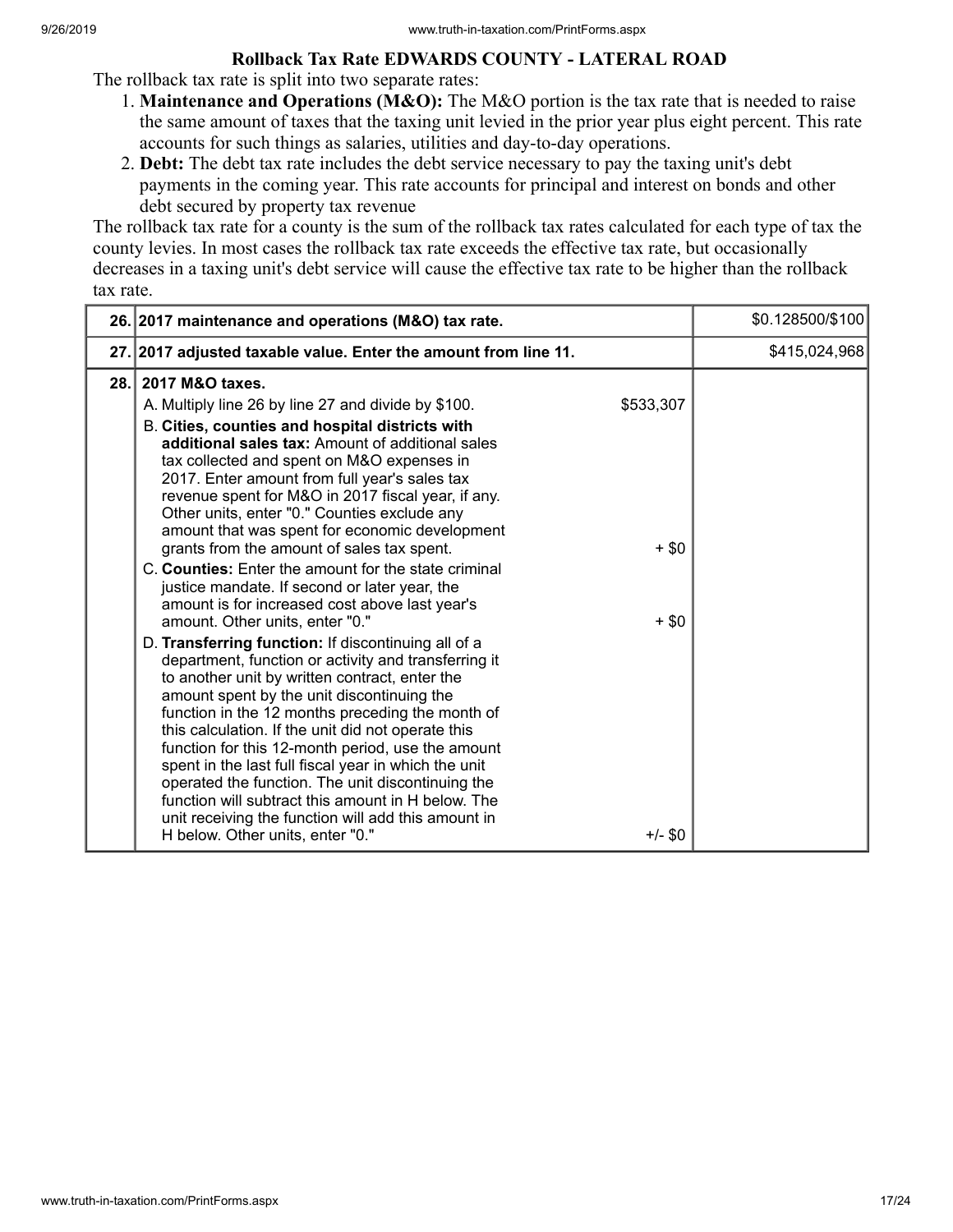## **Rollback Tax Rate (continued) EDWARDS COUNTY - LATERAL ROAD**

| 28.<br>$ cont.$ ) | E. Taxes refunded for years preceding tax year<br>2017: Enter the amount of M&O taxes refunded<br>in the preceding year for taxes before that year.<br>Types of refunds include court decisions, Tax<br>Code Section 25.25(b) and (c) corrections and<br>Tax Code Section 31.11 payment errors. Do not<br>include refunds for tax year 2017. This line<br>applies only to tax years preceding tax year<br>2017.<br>$+$ \$4,380<br>F. Enhanced indigent health care expenditures:<br>Enter the increased amount for the current year's<br>enhanced indigent health care expenditures<br>above the preceding tax year's enhanced<br>indigent health care expenditures, less any state<br>$+ $0$<br>assistance.<br>G. Taxes in tax increment financing (TIF): Enter<br>the amount of taxes paid into the tax increment<br>fund for a reinvestment zone as agreed by the<br>taxing unit. If the unit has no 2018 captured<br>appraised value in Line 16D, enter "0."<br>$-$ \$0<br>H. Adjusted M&O Taxes. Add A, B, C, E and F. For<br>unit with D, subtract if discontinuing function and<br>add if receiving function. Subtract G. | \$537,687      |
|-------------------|----------------------------------------------------------------------------------------------------------------------------------------------------------------------------------------------------------------------------------------------------------------------------------------------------------------------------------------------------------------------------------------------------------------------------------------------------------------------------------------------------------------------------------------------------------------------------------------------------------------------------------------------------------------------------------------------------------------------------------------------------------------------------------------------------------------------------------------------------------------------------------------------------------------------------------------------------------------------------------------------------------------------------------------------------------------------------------------------------------------------------------|----------------|
|                   | 29. 2018 adjusted taxable value.                                                                                                                                                                                                                                                                                                                                                                                                                                                                                                                                                                                                                                                                                                                                                                                                                                                                                                                                                                                                                                                                                                 |                |
|                   | Enter line 23 from the Effective Tax Rate Worksheet.                                                                                                                                                                                                                                                                                                                                                                                                                                                                                                                                                                                                                                                                                                                                                                                                                                                                                                                                                                                                                                                                             | \$418,221,954  |
|                   | 30. 2018 effective maintenance and operations rate.<br>Divide line 28H by line 29 and multiply by \$100.                                                                                                                                                                                                                                                                                                                                                                                                                                                                                                                                                                                                                                                                                                                                                                                                                                                                                                                                                                                                                         | \$0.1285/\$100 |
|                   | 31. 2018 rollback maintenance and operation rate.<br>Multiply line 30 by 1.08.                                                                                                                                                                                                                                                                                                                                                                                                                                                                                                                                                                                                                                                                                                                                                                                                                                                                                                                                                                                                                                                   | \$0.1387/\$100 |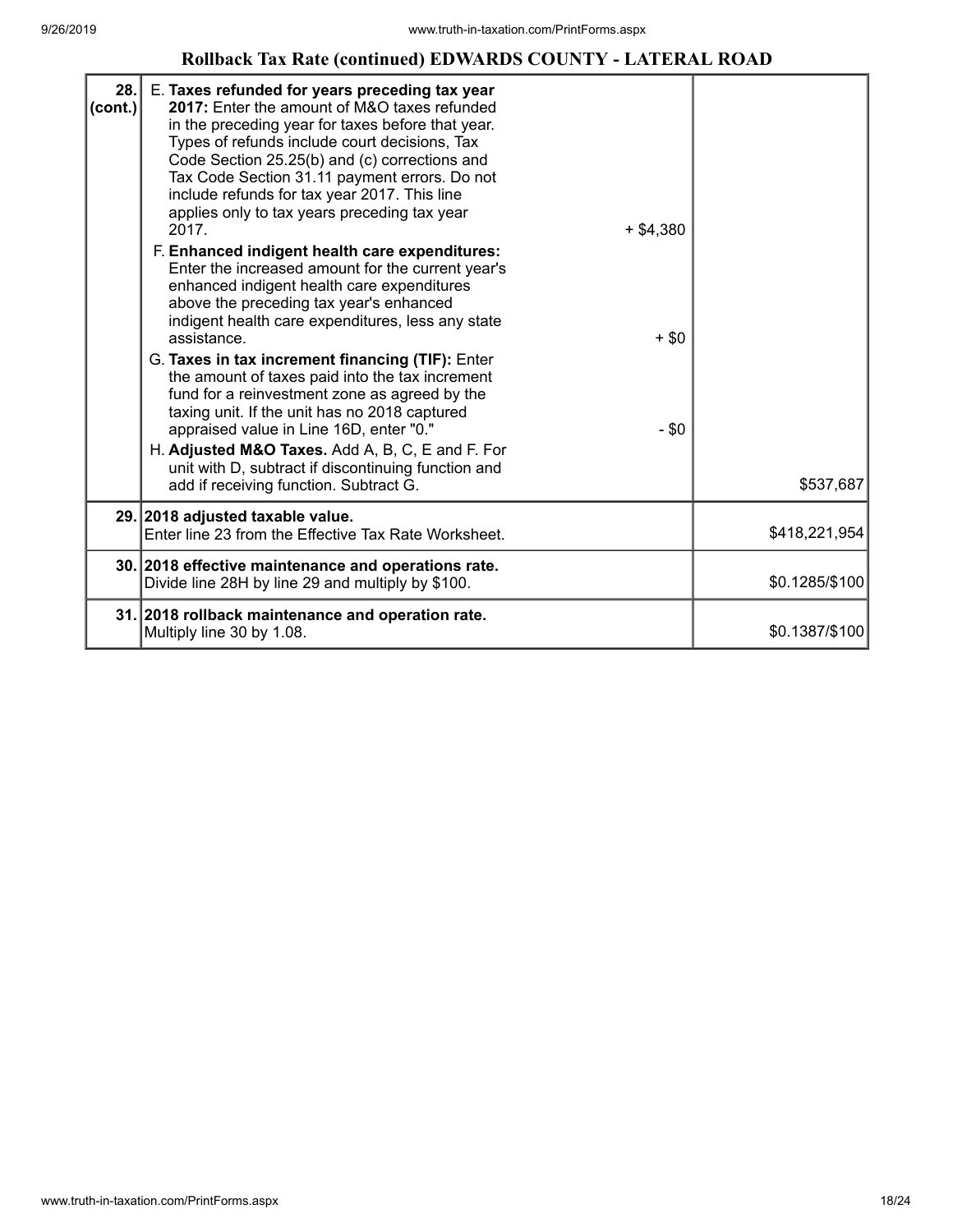### **Rollback Tax Rate (continued) EDWARDS COUNTY - LATERAL ROAD**

| 32. | Total 2018 debt to be paid with property taxes and additional sales tax<br>revenue.<br>"Debt" means the interest and principal that will be paid on debts that:<br>(1) are paid by property taxes,<br>(2) are secured by property taxes,<br>(3) are scheduled for payment over a period longer than one year and<br>(4) are not classified in the unit's budget as M&O expenses.<br>A: Debt also includes contractual payments to other<br>taxing units that have incurred debts on behalf of this<br>taxing unit, if those debts meet the four conditions<br>above. Include only amounts that will be paid from<br>property tax revenue. Do not include appraisal<br>district budget payments.<br>Enter debt amount.<br>\$0 |                |
|-----|------------------------------------------------------------------------------------------------------------------------------------------------------------------------------------------------------------------------------------------------------------------------------------------------------------------------------------------------------------------------------------------------------------------------------------------------------------------------------------------------------------------------------------------------------------------------------------------------------------------------------------------------------------------------------------------------------------------------------|----------------|
|     | B: Subtract unencumbered fund amount used to<br>reduce total debt.<br>$-\$0$<br>$-\$0$<br>C: Subtract amount paid from other resources.<br>D: Adjusted debt. Subtract B and C from A.                                                                                                                                                                                                                                                                                                                                                                                                                                                                                                                                        | \$0            |
|     | 33. Certified 2017 excess debt collections. Enter the amount certified by the<br>collector.                                                                                                                                                                                                                                                                                                                                                                                                                                                                                                                                                                                                                                  | \$0            |
|     | 34. Adjusted 2018 debt. Subtract line 33 from line 32D.                                                                                                                                                                                                                                                                                                                                                                                                                                                                                                                                                                                                                                                                      | \$0            |
|     | 35. Certified 2018 anticipated collection rate. Enter the rate certified by the<br>collector. If the rate is 100 percent or greater, enter 100 percent.                                                                                                                                                                                                                                                                                                                                                                                                                                                                                                                                                                      | 100.000000%    |
|     | 36. 2018 debt adjusted for collections. Divide line 34 by line 35.                                                                                                                                                                                                                                                                                                                                                                                                                                                                                                                                                                                                                                                           | \$0            |
|     | 37. 2018 total taxable value. Enter the amount on line 19.                                                                                                                                                                                                                                                                                                                                                                                                                                                                                                                                                                                                                                                                   | \$426,832,804  |
|     | 38. 2018 debt tax rate. Divide line 36 by line 37 and multiply by \$100.                                                                                                                                                                                                                                                                                                                                                                                                                                                                                                                                                                                                                                                     | \$0.0000/\$100 |
|     | 39. 2018 rollback tax rate. Add lines 31 and 38.                                                                                                                                                                                                                                                                                                                                                                                                                                                                                                                                                                                                                                                                             | \$0.1387/\$100 |
|     | 40. COUNTIES ONLY. Add together the rollback tax rates for each type of tax the<br>county levies. The total is the 2018 county rollback tax rate.                                                                                                                                                                                                                                                                                                                                                                                                                                                                                                                                                                            | \$0.7394/\$100 |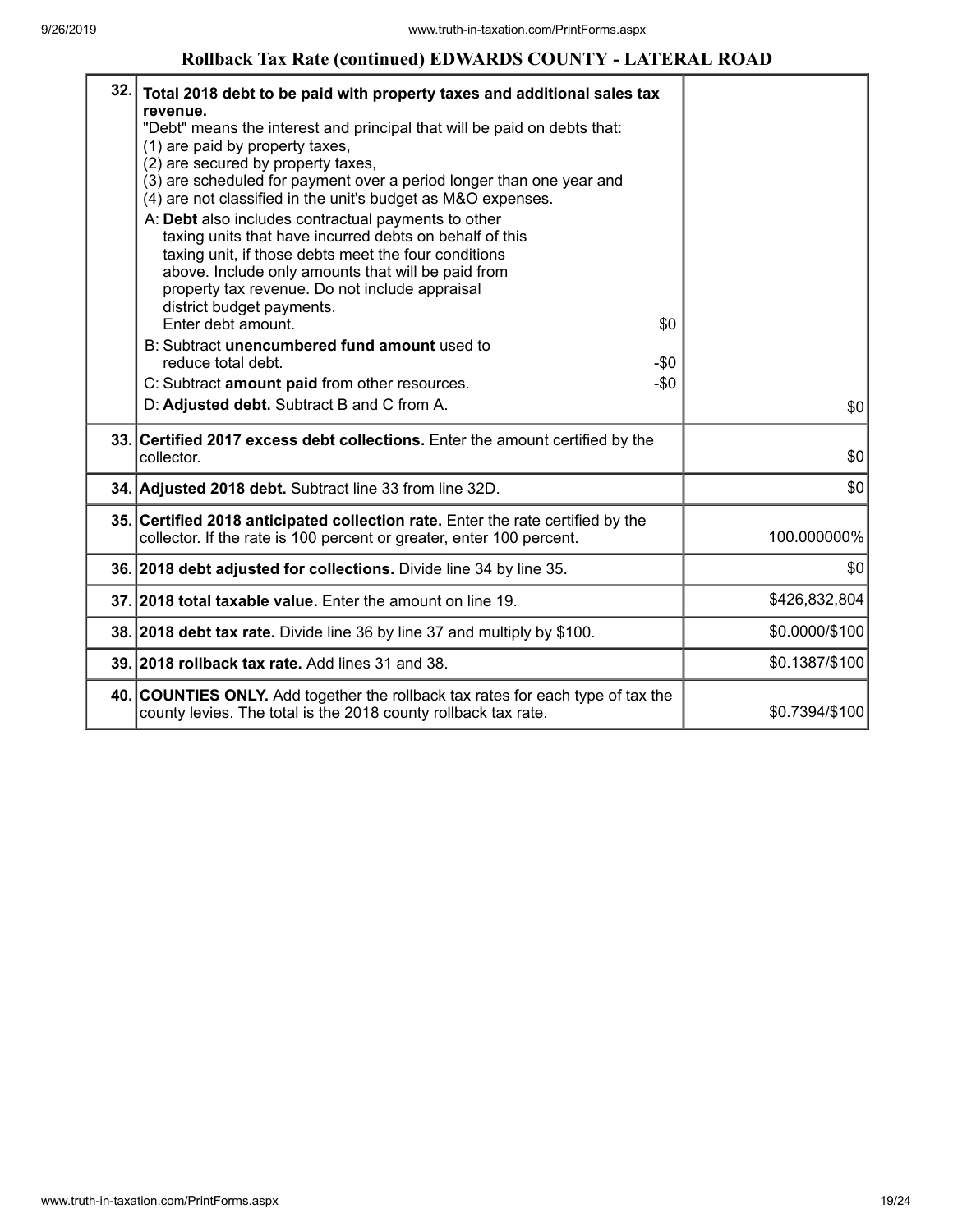### **Additional Sales Tax to Reduce Property Taxes EDWARDS COUNTY - LATERAL ROAD**

Cities, counties and hospital districts may levy a sales tax specifically to reduce property taxes. Local voters by election must approve imposing or abolishing the additional sales tax. If approved, the taxing unit must reduce its effective and rollback tax rates to offset the expected sales tax revenue. This section should only be completed by a county, city or hospital district that is required to adjust its effective tax rate and/or rollback tax rate because it adopted the additional sales tax.

| adopted the sales tax before November 2017, skip this line.   | 41. Taxable Sales. For taxing units that adopted the sales tax in November 2017 or<br>May 2018, enter the Comptroller's estimate of taxable sales for the previous<br>four quarters. <sup>20</sup> Estimates of taxable sales may be obtained through the<br>Comptroller's Allocation Historical Summary webpage. Taxing units that | \$0            |
|---------------------------------------------------------------|-------------------------------------------------------------------------------------------------------------------------------------------------------------------------------------------------------------------------------------------------------------------------------------------------------------------------------------|----------------|
| revenue. <sup>21</sup>                                        | 42. Estimated sales tax revenue. Counties exclude any amount that is or will be<br>spent for economic development grants from the amount of estimated sales tax                                                                                                                                                                     |                |
| applicable) and multiply the result by $.95^{22}$             | Taxing units that adopted the sales tax in November 2017 or in May 2018.<br>Multiply the amount on Line 41 by the sales tax rate (.01, .005, or .0025, as                                                                                                                                                                           |                |
|                                                               | $-OR-$                                                                                                                                                                                                                                                                                                                              |                |
|                                                               | Taxing units that adopted the sales tax before November 2017. Enter the<br>sales tax revenue for the previous four quarters. Do not multiply by .95.                                                                                                                                                                                | \$0            |
| Rate Worksheet.                                               | 43. 2018 total taxable value. Enter the amount from line 37 of the Rollback Tax                                                                                                                                                                                                                                                     | \$426,832,804  |
|                                                               | 44. Sales tax adjustment rate. Divide line 42 by line 43 and multiply by \$100.                                                                                                                                                                                                                                                     | \$0.0000/\$100 |
| 24 or 25, as applicable, on the Effective Tax Rate Worksheet. | 45. 2018 effective tax rate, unadjusted for sales tax. <sup>23</sup> Enter the rate from line                                                                                                                                                                                                                                       | \$0.6833/\$100 |
| 46. 2018 effective tax rate, adjusted for sales tax.          |                                                                                                                                                                                                                                                                                                                                     |                |
| sales tax before November 2017.                               | Taxing units that adopted the sales tax in November 2017 or in May 2018.<br>Subtract line 44 from line 45. Skip to Line 47 if you adopted the additional                                                                                                                                                                            | \$0.6833/\$100 |
| or 40, as applicable, of the rollback tax rate worksheet.     | 47. 2018 rollback tax rate, unadjusted for sales tax. <sup>24</sup> Enter the rate from line 39                                                                                                                                                                                                                                     | \$0.7394/\$100 |
|                                                               | 48. 2018 rollback tax rate, adjusted for sales tax. Subtract line 44 from line 47.                                                                                                                                                                                                                                                  | \$0.7394/\$100 |

20 Tex. Tax Code § 26.041(d)

21 Tex. Tax Code § 26.041(i)

22 Tex. Tax Code § 26.041(d)

23 Tex. Tax Code § 26.04(c)

24 Tex. Tax Code § 26.04(c)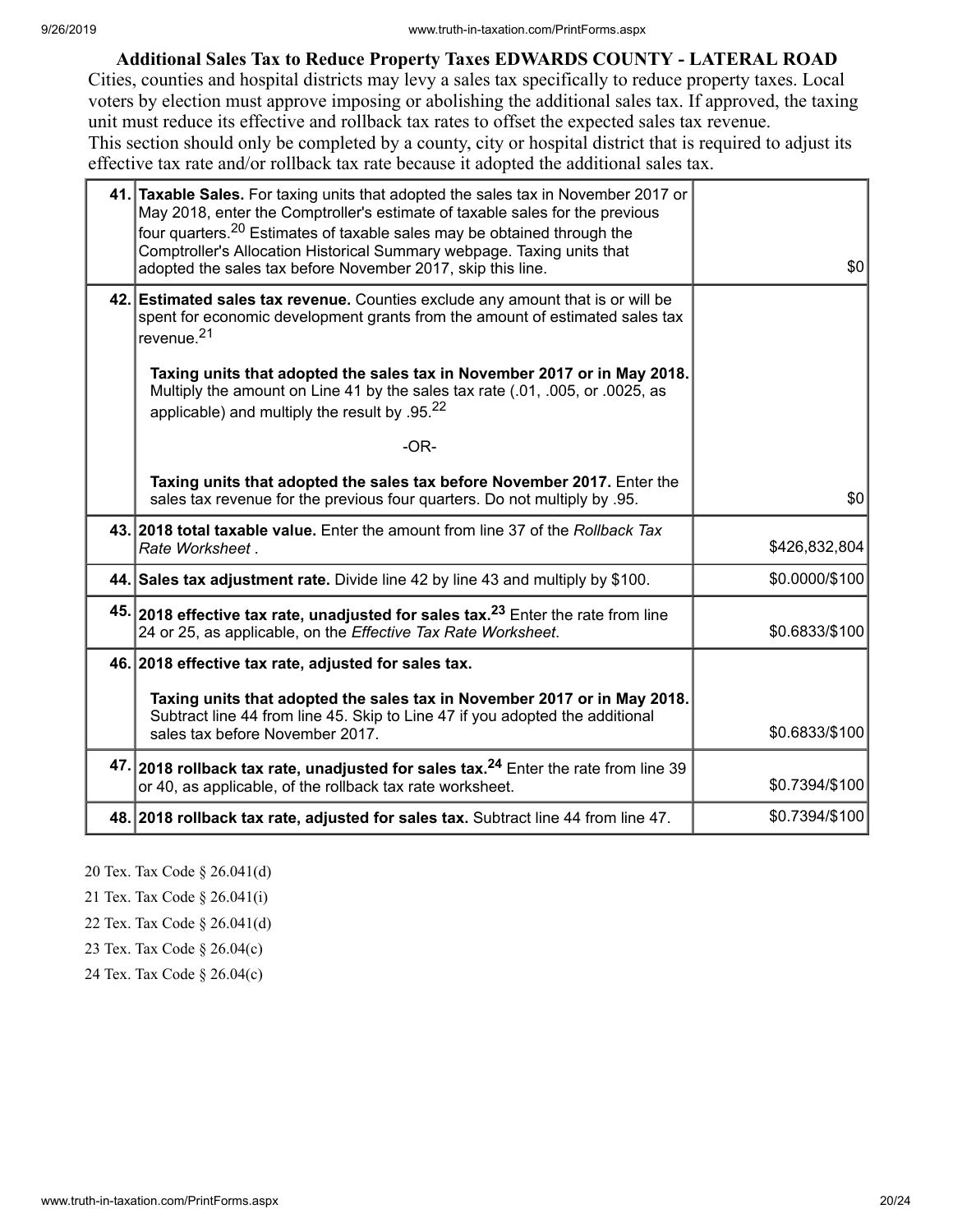**Additional Rollback Protection for Pollution Control EDWARDS COUNTY - LATERAL ROAD** A taxing unit may raise its rate for M&O funds used to pay for a facility, device or method for the control of air, water or land pollution. This includes any land, structure, building, installation, excavation, machinery, equipment or device that is used, constructed, acquired or installed wholly or partly to meet or exceed pollution control requirements. The taxing unit's expenses are those necessary to meet the requirements of a permit issued by the Texas Commission on Environmental Quality (TCEQ). The taxing unit must provide the tax assessor with a copy of the TCEQ letter of determination that states the portion of the cost of the installation for pollution control.

This section should only be completed by a taxing unit that uses M&O funds to pay for a facility, device or method for the control of air, water or land pollution.

| 49. Certified expenses from the Texas Commission on Environmental Quality<br><b>(TCEQ).</b> Enter the amount certified in the determination letter from TCEQ. <sup>25</sup><br>The taxing unit shall provide its tax assessor-collector with a copy of the letter. <sup>26</sup> | \$0            |
|----------------------------------------------------------------------------------------------------------------------------------------------------------------------------------------------------------------------------------------------------------------------------------|----------------|
| 50. 2018 total taxable value. Enter the amount from line 37 of the Rollback Tax<br>Rate Worksheet.                                                                                                                                                                               | \$426,832,804  |
| 51. Additional rate for pollution control. Divide line 49 by line 50 and multiply by<br>100.                                                                                                                                                                                     | \$0.0000/\$100 |
| 52. 2018 rollback tax rate, adjusted for pollution control. Add line 51 to one of<br>the following lines (as applicable): line 39, line 40 (counties) or line 48 (units<br>with the additional sales tax).                                                                       | \$0.7394/\$100 |

25 Tex. Tax Code § 26.045(d)

26 Tex. Tax Code § 26.045(i)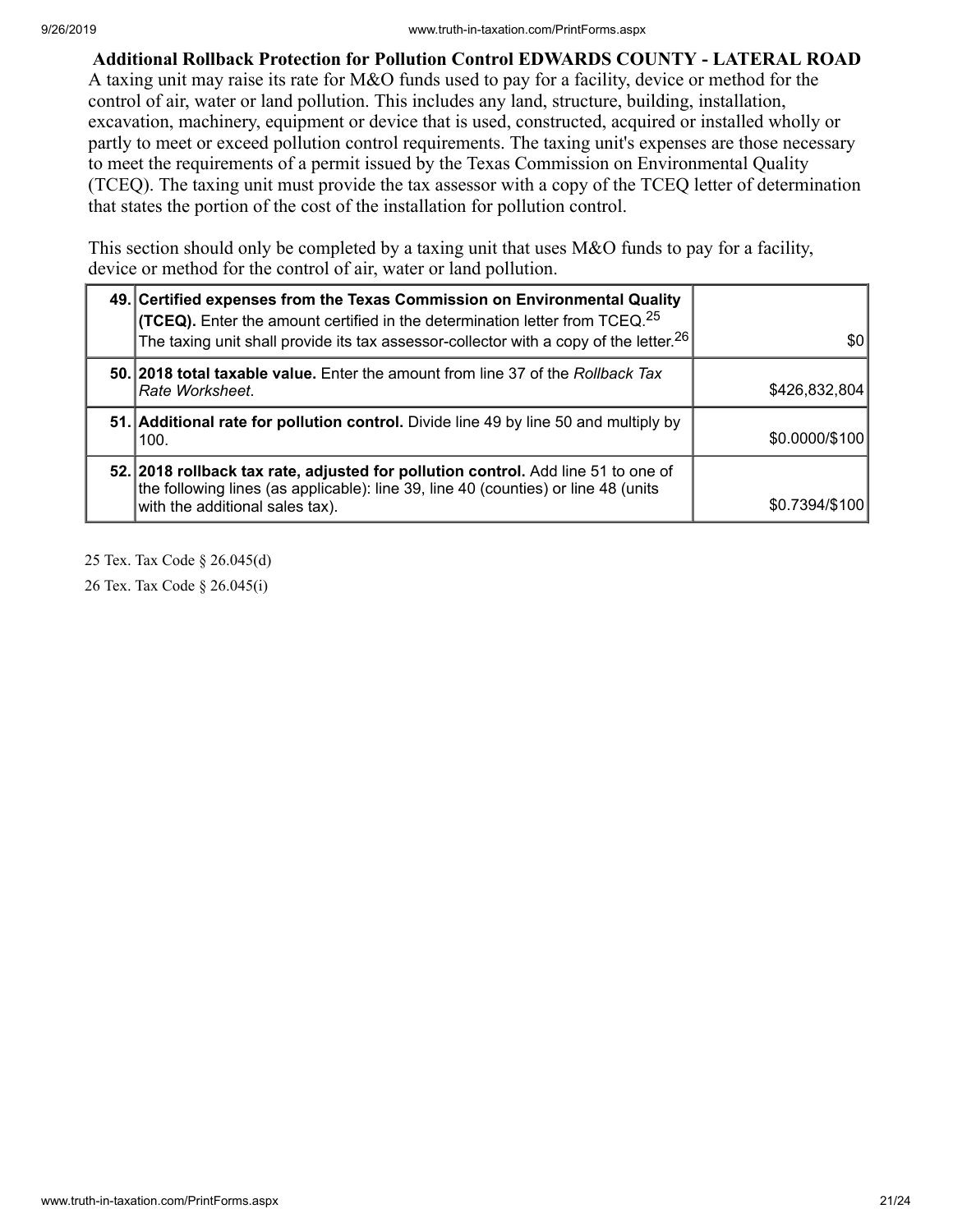### **Total Tax Rate**

| Indicate the applicable total tax rates as calculated above.                             |                |
|------------------------------------------------------------------------------------------|----------------|
| Effective Tax Rate (Line 24; line 25 for counties; or line 46 if adjusted for sales tax) | \$0.6833       |
| Rollback Tax Rate (Line 39; line 40 for counties; or line 48 if adjusted for sales tax)  | \$0.7394       |
| Rollback Tax Rate Adjusted for Pollution Control (Line 52)                               | \$0.7394/\$100 |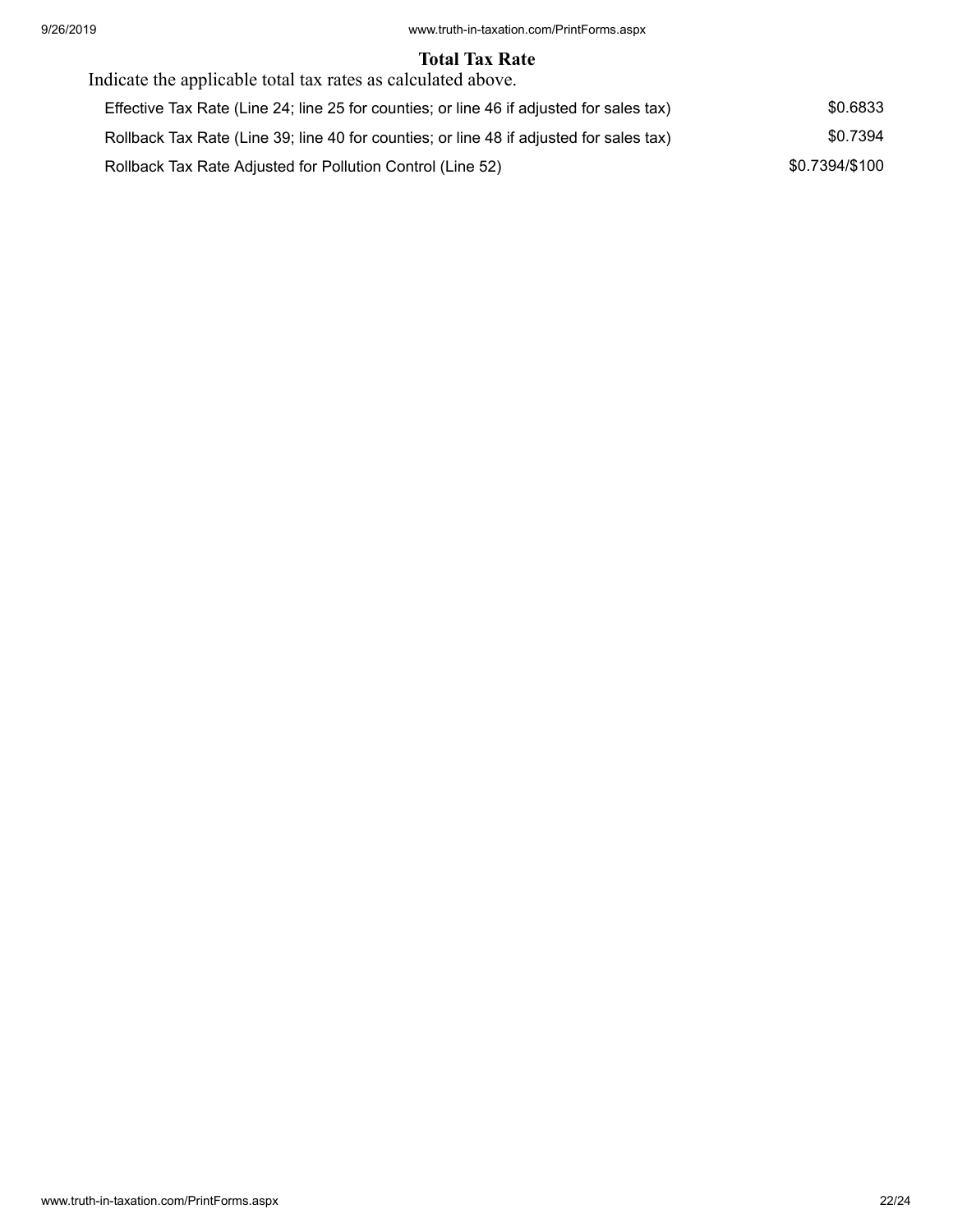## **Taxing Unit Representative Name and Signature**

Enter the name of the person preparing the tax rate as authorized by the governing body of the taxing unit.

## **Print Here**

Printed Name of Taxing Unit Representative

**Sign Here**

Taxing Unit Representative

**Date**